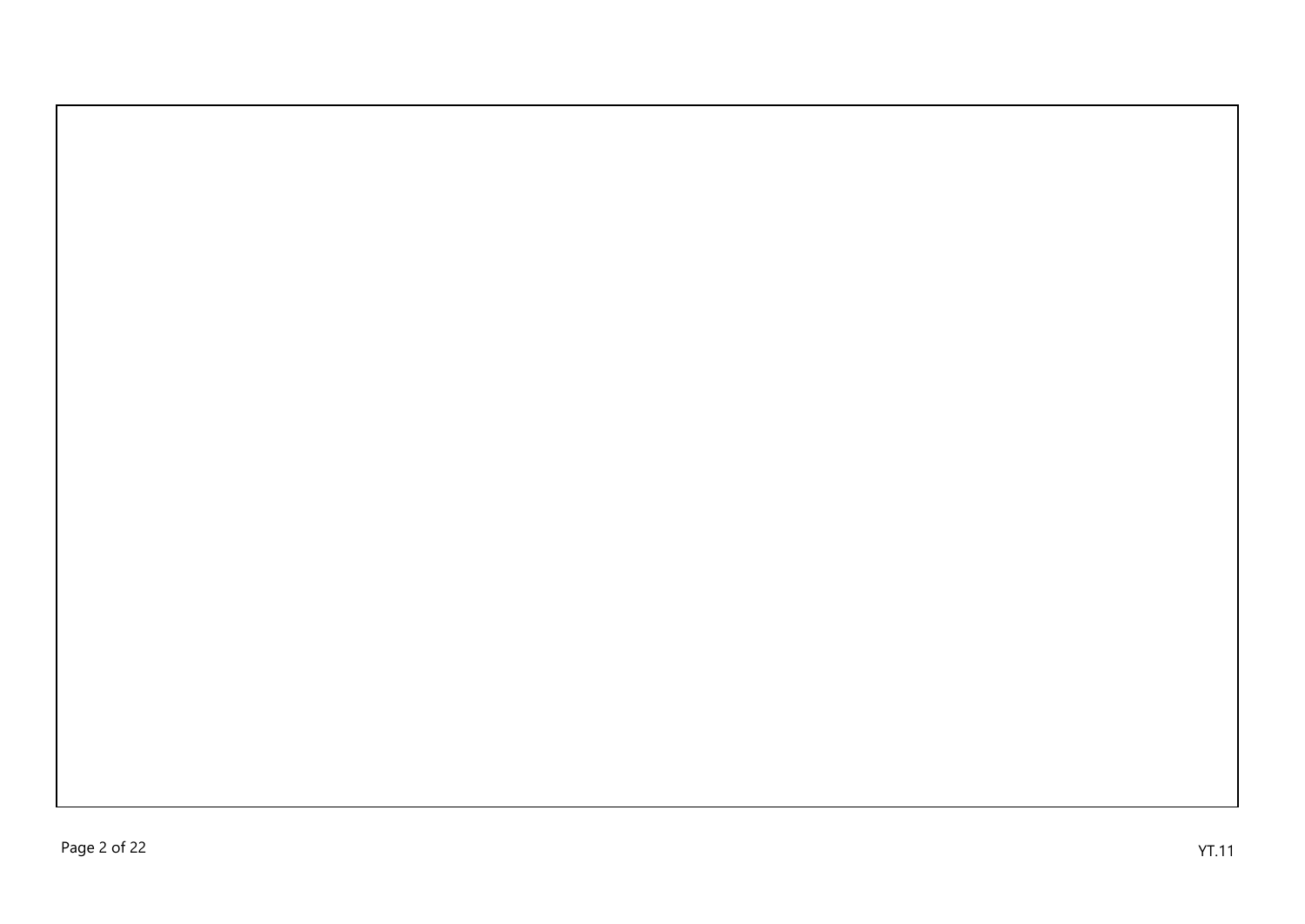| #               | Island                                    | House Name                                    | Name                   | Sex | National ID | ، ه ، بر <u>م</u>                                                                                                                                                                                                               | ىئرىتر                                               |
|-----------------|-------------------------------------------|-----------------------------------------------|------------------------|-----|-------------|---------------------------------------------------------------------------------------------------------------------------------------------------------------------------------------------------------------------------------|------------------------------------------------------|
|                 | GDh. Faresmaathodaa                       |                                               |                        |     |             |                                                                                                                                                                                                                                 |                                                      |
|                 |                                           | GDh. Faresmaathodaa Fares Avah. Aladhanduge   | Latheefa Hussain       | F   | A272620     | ر ، قرار و بر بر د ،                                                                                                                                                                                                            | كَمْ فِي تَرْسَمْ مِنْ                               |
| $\overline{2}$  |                                           | GDh. Faresmaathodaa Fares Avah. Anbareege     | Riyasa Rasheed         | F   | A063818     | ر ، ه د ره .<br>تو بر سهروش . هر شرحه برد                                                                                                                                                                                       | أبرور تكر المركبور                                   |
| 3               |                                           | GDh. Faresmaathodaa Fares Avah. Bahaaruge     | Nasira Hilmy           | F   | A062903     | ر ، ق د ره . د و ،<br>تو بر سهروش . گ ر برد                                                                                                                                                                                     | لترسبونتر<br>بروگو                                   |
| 4               |                                           | GDh. Faresmaathodaa Fares Avah. Bilehmaage    | Rugiyya Adam           | F   | A096972     | ק ז פקקים ו זי פיי בי זי בי זי בי זי בי די בי די בי די בי די בי די בי די בי די בי די בי די בי די בי די בי די ב<br>די בי די בי די בי די פיי די פיי בי די בי די בי די בי די בי די בי די בי די בי די בי די בי די בי די בי די בי די | پەر ە<br>مەنزۈ<br>  پرتز پر پژ                       |
| $\overline{5}$  |                                           | GDh. Faresmaathodaa Fares Avah. Bilehmaage    | Shihana Hussain        | F   | A113890     | ر ۽ ہ ر رہ ہے ہ د ۽<br>تو بر سهروس صوبوت                                                                                                                                                                                        | ئىنىڭ بىر ئەكەر بىر                                  |
| $6\overline{6}$ |                                           | GDh. Faresmaathodaa Fares Avah. Bilehmaage    | Mariyam Nihana         | F   | A300173     | ر ، ه د ره .<br>و بر سهرونر . گرموری                                                                                                                                                                                            | ره ره سرچینې                                         |
| $\overline{7}$  | GDh. Faresmaathodaa Fares Avah. Day Light |                                               | Ahmed Safwath          | M   | A011426     | ر ، قراره ، ، در ه                                                                                                                                                                                                              | بر ه ر د<br>م.رو تر<br>ر ده ر د                      |
| 8               |                                           | GDh. Faresmaathodaa Fares Avah. Dhilaasaage   | Fathimath Shaira       | F   | A053729     |                                                                                                                                                                                                                                 | ء مر د<br>ترجوحرم<br>شتەرىتر                         |
| 9               |                                           | GDh. Faresmaathodaa Fares Avah. Dhildhaaruge  | Ahmed Latheef          | M   | A125322     | ر ۽ ھ ر ر ھ<br>تي تر سه مرض - فرقر مري                                                                                                                                                                                          | برەر بە ئەبول                                        |
| 10              | GDh. Faresmaathodaa Fares Avah. Evilaa    |                                               | Mohamed Aiham          | M   | A251600     | ر ، قەررە ، ئاپارتى                                                                                                                                                                                                             | כממכנה הגמפ                                          |
| 11              | GDh. Faresmaathodaa Fares Avah. Evilaa    |                                               | Aminath Imraa          | F   | A300017     |                                                                                                                                                                                                                                 | أروسي اروند                                          |
| 12              | GDh. Faresmaathodaa Fares Avah. Gaskuri   |                                               | Faleela Ahmed          | F   | A301248     |                                                                                                                                                                                                                                 | كرسيدة المكانات                                      |
| 13              | GDh. Faresmaathodaa Fares Avah. Gaskuri   |                                               | Hussain Shahuban Ahmed | M   | A301253     | ر ، ق دره . د ق د                                                                                                                                                                                                               | و کرد شهر شوره بر در د<br>ایر کرد شوره شر از برای تر |
| 14              | GDh. Faresmaathodaa Fares Avah. Gofi      |                                               | Anas Ahmed             | M   | A301300     |                                                                                                                                                                                                                                 | أرسر شامره وروحه                                     |
| 15              | GDh. Faresmaathodaa Fares Avah. Gofi      |                                               | Ali Ansaru Ahmed       | M   | A301301     | ر ، ه ر ره . سي                                                                                                                                                                                                                 | أرو المستحير الملاحظ                                 |
| 16              |                                           | GDh. Faresmaathodaa Fares Avah. Guley Villa   | Zubaira Ismail         | F.  | A098984     | ر ، ەررە بەي ئە                                                                                                                                                                                                                 | أتمضم شر مشرقهم و                                    |
| 17              |                                           | GDh. Faresmaathodaa Fares Avah. Guley Villa   | Ibrahim Shaaz          | M   | A138205     | ر ، ەررە بەي بە<br>تىمەسىمەن ئىمى ئى                                                                                                                                                                                            | ە ھەترىر 2<br>س<br>ستدحج                             |
| 18              |                                           | GDh. Faresmaathodaa Fares Avah. Handhuvareege | Sodig Ibrahim          | M   | A027192     | ر ، ه د د ه . ز سرور . ،                                                                                                                                                                                                        | رگەرىۋ<br>سىگەرىقى<br>ىر ھەترىر <i>3</i>             |
| 19              |                                           | GDh. Faresmaathodaa Fares Avah. High Light    | Ali Shaam              | M   | A096993     | ويرتقبون كه وكه                                                                                                                                                                                                                 | پَرۡ پِنۡ ۡ وَ دُوَّ دَ                              |
| 20              |                                           | GDh. Faresmaathodaa Fares Avah. Husnooge      | Hussain Fakhree        | M   | A097018     | ر ، ەررە. جەمەد،<br>ئىرسىمبەر. رىسىس                                                                                                                                                                                            | يزحكر يحر وزعمير                                     |
| 21              | GDh. Faresmaathodaa Fares Avah. Jade      |                                               | Sariya Abdulla         | F.  | A085922     | ر ۽ ھربرھ بن ھ<br>تو تر سهرھ تر سمج                                                                                                                                                                                             | تحميرتم وكافدالله                                    |
| 22              | GDh. Faresmaathodaa Fares Avah. Jade      |                                               | Guraisha Abdul Gadhir  | F.  | A251567     | ر ۽ ھربرھ بن ھ<br>تو پڻ سهرھ س                                                                                                                                                                                                  | تي تر ديگر ديگر ديگر در تر ديگر بر                   |
| 23              | GDh. Faresmaathodaa Fares Avah. Jade      |                                               | Masha Abdul Gadir      | F.  | A301286     | ر ۽ ھير رھي.<br>تو بھر سون کي سي ج                                                                                                                                                                                              | ا د شده به ۱۵۶۵ و د و د ا                            |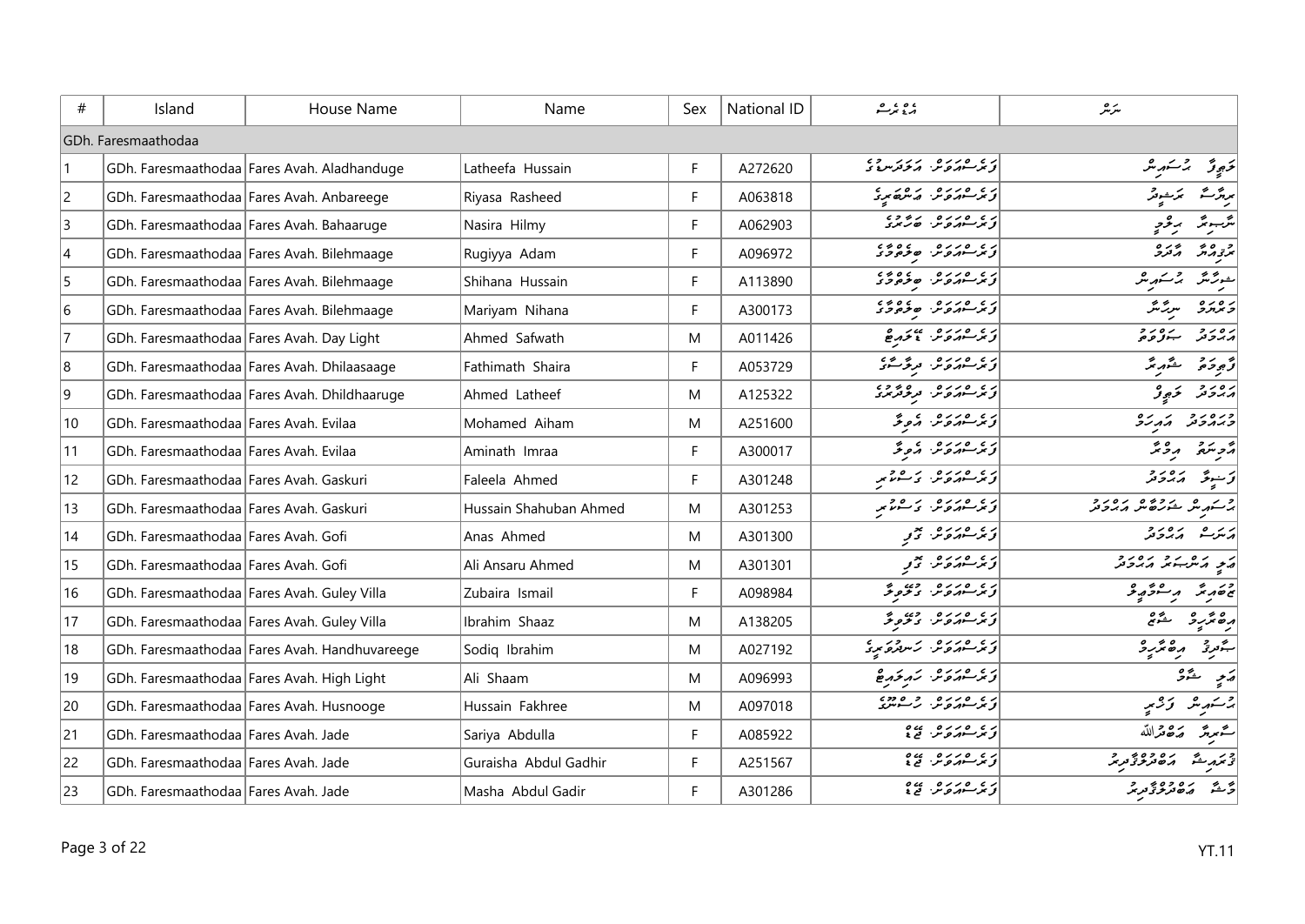| 24 |                                          | GDh. Faresmaathodaa Fares Avah. Kaneeruge       | Thaufeega Hussain         | F | A096989 | د ، ه دره. نمبربرد                                          | ە ئۇ ئەسىر ش                     |
|----|------------------------------------------|-------------------------------------------------|---------------------------|---|---------|-------------------------------------------------------------|----------------------------------|
| 25 |                                          | GDh. Faresmaathodaa Fares Avah. Kaneeruge       | Mariyam Haseena           | F | A097038 | ر ، ەررو. ئەسرىرى                                           | ر ه ر ه<br>د بربرگ               |
| 26 |                                          | GDh. Faresmaathodaa Fares Avah. Kaneeruge       | Ali Shahid                | M | A150733 | د ، قراره که ده                                             | أوسمج المتقربة                   |
| 27 |                                          | GDh. Faresmaathodaa Fares Avah. Kudhiruvaalige  | Sulthaana                 | F | A378274 | ر ، ۲۶٫۵ و و و ، ،<br>ژنگرستهری را توپروگری                 | <u>ره و پوځ</u>                  |
| 28 |                                          | GDh. Faresmaathodaa Fares Avah. Lansimooge      | Fathimath Nasra           | F | A096966 | د ، ه د د ه . ده . ده ،                                     | أقرموخرم الترسي محمد             |
| 29 |                                          | GDh. Faresmaathodaa Fares Avah. Lansimooge      | Abdulla Afeef             | M | A096969 | ر ، ۲۶۰۰ و ۵۶۰<br>تونگرسههای کورگرسوی                       | پر ۱۳۵۵ تری تر                   |
| 30 |                                          | GDh. Faresmaathodaa Fares Avah. Lansimooge      | Jaamia Abdulla            | F | A300162 | ر ، ەررە بەھەرە<br>ۋىرسىمەھىر بۇش بىرى                      | قح وقد الكاهر الله               |
| 31 |                                          | GDh. Faresmaathodaa Fares Avah. Lansimooge      | Aminath Ma'eesha          | F | A404847 | ر ، ۱٫۵ و ۵٫۰ و ،<br>ژنگرستهری بر کوشوری                    | أروسكم وكريث                     |
| 32 |                                          | GDh. Faresmaathodaa Fares Avah. Moonimaage      | Ninna Jaufar Rasheed      | F | A037952 | ו גם פינים ומודים.<br>ג'ולי הומים יודע ביותרים              | سرهر محمد و بر مرتبوتر           |
| 33 |                                          | GDh. Faresmaathodaa Fares Avah. Moonimaage      | Shana Jaufar              | F | A037953 | ן גם הגם במדינים<br>גודלי המדיני ביונדי                     | أحشر تمارو والمحمد               |
| 34 |                                          | GDh. Faresmaathodaa Fares Avah. Morning Paris   | Aminath Shuzuna           | F | A146891 | ر، قرار و. محمد سر محمد المحمد عليه                         | مەر ئىس ئىس ئىس ئىس              |
| 35 |                                          | GDh. Faresmaathodaa Fares Avah. Morning Paris   | Shamsheeza Mohamed Hassan | F | A147230 | ر ، ٥٠٠٥. كرير مرير مرير كرير مر                            | كالحواضية المردوح بمسكس          |
| 36 |                                          | GDh. Faresmaathodaa Fares Avah. Morning Paris   | Fathimath Nizna           | F | A300992 | ر ، و ، ، ، و . و پرسرش <u>د و بر</u> .                     | أوالمحركم والمراكد               |
| 37 |                                          | GDh. Faresmaathodaa Fares Avah. Morning Paris   | Hussain Saddam            | M | A300996 | ر، ۱۶۶۵ و مربع کرد کرد.                                     | بركتهر شركته والمحر              |
| 38 |                                          | GDh. Faresmaathodaa Fares Avah. Rankokaage      | Hussain Ahmed             | M | A300648 | ر ۽ פرره بره پروي<br>ژبر شهرونز برس لار                     | ج سکه شهر محمد حرار و            |
| 39 | GDh. Faresmaathodaa Fares Avah. Ranveli  |                                                 | Shuaau Mohamed            | M | A300184 |                                                             | و دوره در در د<br>شوره د بر دونر |
| 40 | GDh. Faresmaathodaa Fares Avah. Ranveli  |                                                 | Navaaz Mohamed            | M | A300186 | ر ، ەررە بەرە ،                                             | و ره ر و<br>تر پر ژمر<br>سرځ چ   |
| 41 | GDh. Faresmaathodaa Fares Avah. Red Star |                                                 | Nahuza Hassan             | F | A251553 | ر ، ەررە ، ، ە ە <i>»</i><br>زىرسى <i>ممى تى</i> بىرە سىھىم | سررج<br>برسەنىر                  |
| 42 | GDh. Faresmaathodaa Fares Avah. Red Star |                                                 | Naifa Hassan              | F | A251556 | ر ، ق دره ، ، ، ق ع                                         | شمەق ئەسكىلى                     |
| 43 | GDh. Faresmaathodaa Fares Avah. Red Star |                                                 | Aminath Naufa             | F | A251558 | ر ، ٥ ر ر ٥ ، ٥ ، ٥ ه ».                                    | أرمز تر<br>سترتز                 |
| 44 |                                          | GDh. Faresmaathodaa Fares Avah. Roshanhaaru     | Naadhiya Adam             | F | A080154 | ر ، ەررە مەرەپەر<br>ۋىرسىمەھىر ئىمىشەھەرىم                  | سَّرْمَر جَمَّدَة و              |
| 45 | GDh. Faresmaathodaa Fares Avah. Silver   |                                                 | Aishath Rifaa             | F | A329638 | ر ، ق د د ه .<br>تو بر سهم تو ش  سوتو بر                    | وگهرڪنو بروگر                    |
| 46 |                                          | GDh. Faresmaathodaa Maathodaa Avah. Dhilaasaage | Maleeha Mohamed           | F | A301027 | ەيدەررە برۇپ<br>جەدەرەر برۇسى                               | و دره دره د                      |
| 47 |                                          | GDh. Faresmaathodaa Maathodaa Avah. Dhivili     | Aishath Nishreen          | F | A304068 | ہر در در<br>1931ء میں مروم                                  | گەرشەر سرشىرىگ                   |
| 48 |                                          | GDh. Faresmaathodaa Maathodaa Avah. Funamaage   | Shamsiyya Hassan          | F | A112780 | מממנגם - כנמש<br>כם 2 מפיני ציינביב                         | شكى ئىسى ئەسكىش                  |
| 49 |                                          | GDh. Faresmaathodaa Maathodaa Avah. Guest Home  | Nahudha Mohamed           | F | A300747 |                                                             | ر و در در د<br>سربرگر او بر مرکز |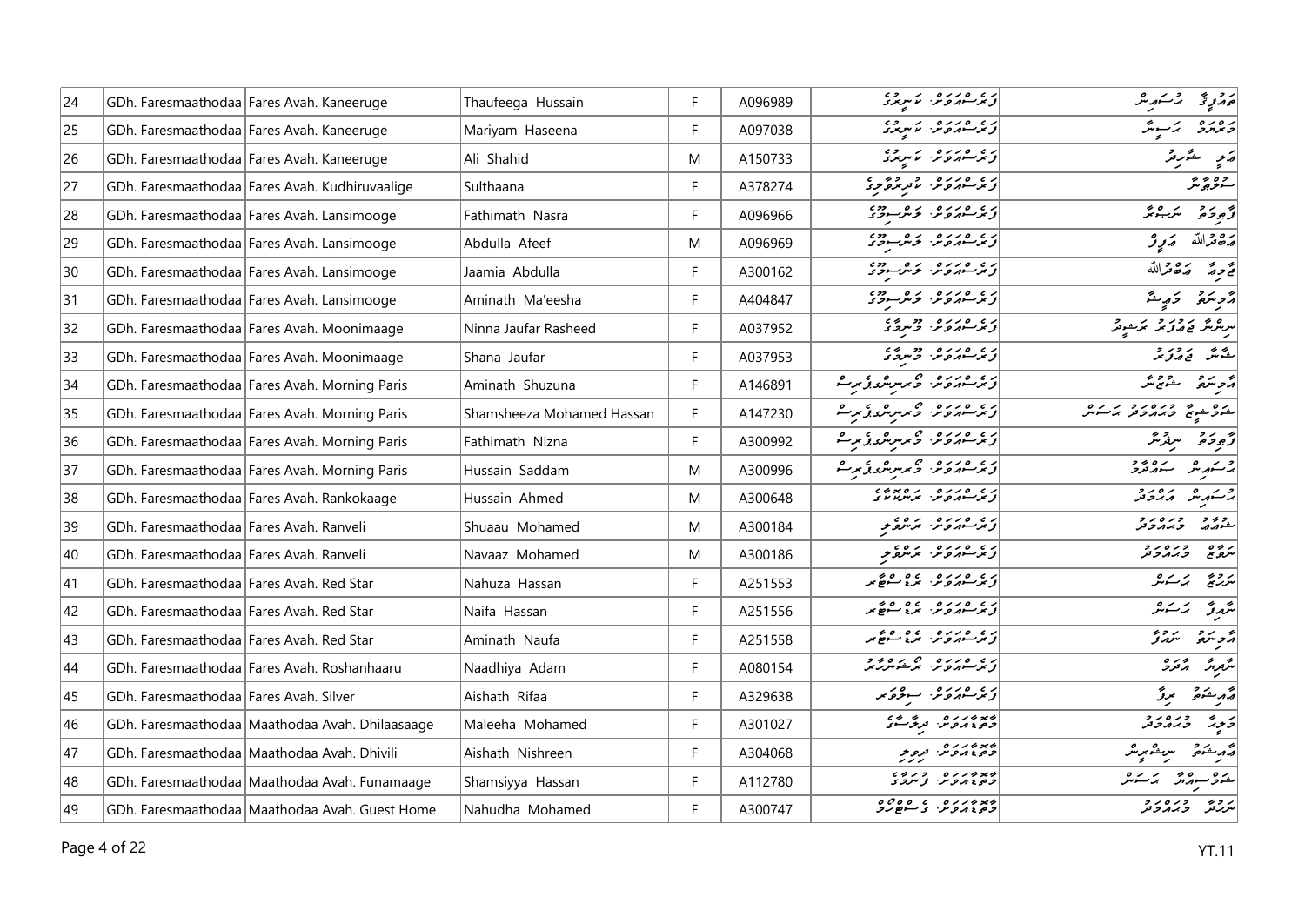| 50 |               | GDh. Faresmaathodaa Maathodaa Avah. Gulzaaruge    | Khadheeja Sana        | F         | A371953 |                                         | سەنگە<br>ئرَمْرِيَّخْ<br>مستق                |
|----|---------------|---------------------------------------------------|-----------------------|-----------|---------|-----------------------------------------|----------------------------------------------|
| 51 |               | GDh. Faresmaathodaa Maathodaa Avah. Irudheymaage  | Abeeda Ahmed          | F.        | A048527 | שמשממה - 2007<br>בתצומפית: וממטבצ       | ەقبە<br>بر 2 ر ح<br>مرکز قر                  |
| 52 |               | GDh. Faresmaathodaa Maathodaa Avah. Jifuti        | Yusra Mohamed         | F.        | A301469 | ويدور ره.<br>د و ډ مرمر د بي ترج        | و ره ر و<br>تر <i>د</i> گر<br>ېر شه پر       |
| 53 |               | GDh. Faresmaathodaa Maathodaa Avah. Morning House | Najma Abdulla         | F.        | A101369 | ويدوروه وسعد ورقم                       | سرو پی<br>مەھىراللە                          |
| 54 |               | GDh. Faresmaathodaa Maathodaa Avah. Rose Mead     | Mohamed Shahid        | M         | A068871 |                                         | و ر ه ر د<br>تر پر تر تر<br>ستەر تەر         |
| 55 |               | GDh. Faresmaathodaa Maathodaa Avah. Seven Heavan  | Raufa Shareef         | F         | A368769 | په پر ره ده ده ده ده<br>ژون مرو سوس و س | برويح<br>شەمرى                               |
|    | GDh. Fiyoaree |                                                   |                       |           |         |                                         |                                              |
| 56 | GDh. Fiyoaree | Ablagheege                                        | Hassan Mauroof        | ${\sf M}$ | A112758 | پەھ ئەزكى                               | برَسەپىر<br>ر و دوه<br>تر پر تر              |
| 57 | GDh. Fiyoaree | Alidhoadhi                                        | Shafia Ahmed          | F         | A042943 | بروثرمر                                 | ڪُورُ<br>پرور و                              |
| 58 | GDh. Fiyoaree | Alidhoadhi                                        | Fathimath Ibrahim     | F         | A056821 | بروترمر                                 | وٌمورَم<br>ەرھەترىر <sup>ى</sup>             |
| 59 | GDh. Fiyoaree | Alidhoadhi                                        | Shany Ahmed           | F.        | A097184 | پر چونور<br>پر تونور                    | ے سر کرے تر<br>مقام <i>د</i>                 |
| 60 | GDh. Fiyoaree | Alidhoadhi                                        | Aishath Shazy         | F         | A299781 | بروترمر                                 | و مرکب در<br>مرکب مشکور<br>ستنگمي            |
| 61 | GDh. Fiyoaree | Alidhoadhi                                        | Mohamed Shifau        | M         | A299784 | ر وژمر                                  | ورەر دېم شوگړ                                |
| 62 | GDh. Fiyoaree | Andhunge                                          | Aminath Shazla        | F         | A300464 | بر سرچره پر                             | د سره شوه و                                  |
| 63 | GDh. Fiyoaree | Athireege                                         | Rauha Musthafa        | F         | A251813 | ړ<br>مرموسونه                           | بروي<br>د په دیږ                             |
| 64 | GDh. Fiyoaree | Athireege                                         | Rashfa Musthafa       | F.        | A300328 | <br>  مرموسور                           | ح ب م بر مح<br>حر ب بدوگر<br>ىزىشۇ ئە        |
| 65 | GDh. Fiyoaree | <b>Blue Heaven</b>                                | Khadheeja Jana Jameel | F         | A251795 | ه دو ، ر ه<br><i>ه مور و</i> س          | زَمِرِةً ۖ يَ سُّ يَ وِ وُ                   |
| 66 | GDh. Fiyoaree | <b>Blue Heaven</b>                                | Fathimath Adam        | F.        | A303378 | ه دو ، ر ه<br><i>ه مور و</i> س          | و د وره                                      |
| 67 | GDh. Fiyoaree | <b>Blue Heaven</b>                                | Aishath Jurushooma    | F         | A303381 | ه دد پ ر<br>ح <i>ور و</i> س             |                                              |
| 68 | GDh. Fiyoaree | <b>Blue Heaven</b>                                | Abdulla Jumran        | M         | A303383 | ه دد › ر ه<br>ح تر ر عر                 | برە ترالله<br>و ه عر تر<br>بح تر سر          |
| 69 | GDh. Fiyoaree | <b>Blue Heaven</b>                                | Hussain Jalaal        | M         | A303387 | ه دد د ره<br><i>ه ور</i> و س            | برسكر سيمتز                                  |
| 70 | GDh. Fiyoaree | <b>Blue Reef</b>                                  | Abdulla Rasheed       | M         | A024879 | ه دو په و<br>حوم پرو                    | رەقمەللە ئىرىسوتر                            |
| 71 | GDh. Fiyoaree | <b>Blue Reef</b>                                  | Ahmed Ashraf          | M         | A299816 | ە دىنجە ئە                              | ره رو بر دره ده                              |
| 72 | GDh. Fiyoaree | Chichandaage                                      | Nazidha Abdulla       | F.        | A299813 | ىمە ئەرەپ                               | س <i>ُرْبِعِ مَّذَّ مَدَّهُ مِّدَ</i> اللَّه |
| 73 | GDh. Fiyoaree | Chichandaage                                      | Nasha Abdulla         | F         | A299817 | ى ئەھمىرى ئ                             | سَرِيْتُمْ صَرْهُ قَرْاللّهِ                 |
| 74 | GDh. Fiyoaree | Daisymaage                                        | Aslan Aslam           | M         | A251818 | پر پر دی<br>  پاسم پیونز <sub>ک</sub>   | برجۇش برجىزە                                 |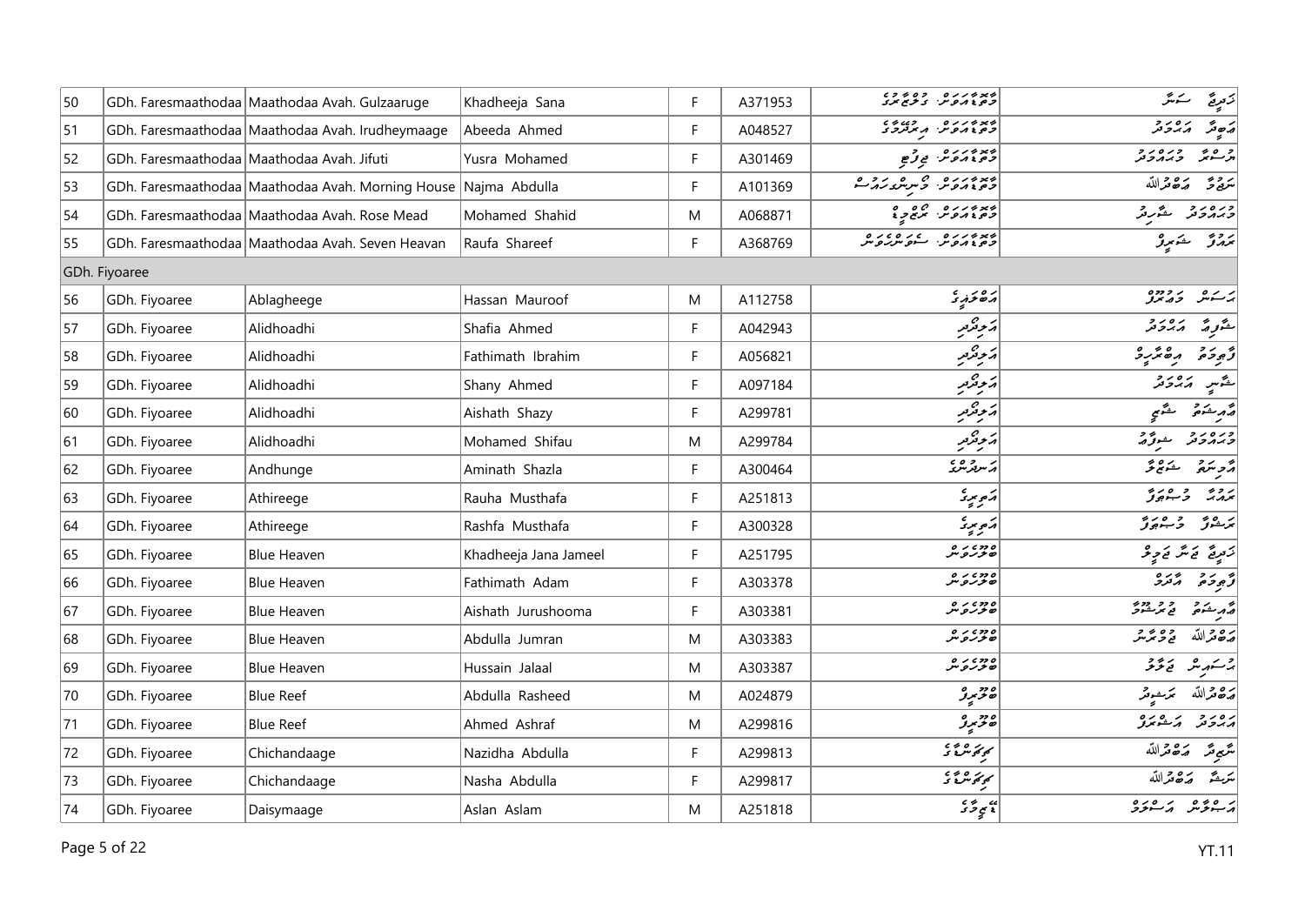| 75  | GDh. Fiyoaree | Dhandikosheege | Ali Nashid           | M  | A153580 | انگرسو ت <sup>یو</sup> بر <sub>ئ</sub> ے<br>م | ړي پر شوند<br>دي سرشوند<br>برچر وره  |
|-----|---------------|----------------|----------------------|----|---------|-----------------------------------------------|--------------------------------------|
| 76  | GDh. Fiyoaree | Dhilbahaaruge  | Riyasa Mohamed       | F. | A081895 | ه در ۶ و ۷<br>درمر <i>ه ر</i> برد             | و ر ه ر د<br>تر پر ژ تر              |
| 77  | GDh. Fiyoaree | Dhilbahaaruge  | Eanas Ali            | F  | A251770 | و در ۶ و ۷<br>درمر <i>ه ر</i> بر <sub>ک</sub> | بریژے پڑے                            |
| 78  | GDh. Fiyoaree | Dhilbahaaruge  | Ifna Adam            | F  | A372033 | و د بر و د<br>ترنژه ر بو د                    | أروش أدره                            |
| 79  | GDh. Fiyoaree | Fini Hiyaa     | Mohamed Falah        | M  | A251687 | و سربر پژ<br>مرس                              | ورەر دىرو                            |
| 80  | GDh. Fiyoaree | Finivaage      | Shausan Nashid       | F  | A300357 | وسرچء                                         | ىشكەر كىشى ئىشى ئىشى ئىش             |
| 81  | GDh. Fiyoaree | Furukumaage    | Hisham Ibrahim       | M  | A299881 | د د د د »<br>تو بر ر د د                      | برشكى رەھترىرى                       |
| 82  | GDh. Fiyoaree | Furukumaage    | Unaisha Ibrahim      | F. | A332693 | د د د د »<br>تو بو با و د                     |                                      |
| 83  | GDh. Fiyoaree | Gahaakoalhi    | Ali Mohamed          | M  | A303608 | ر صحيحه به                                    | أصو وره رو                           |
| 84  | GDh. Fiyoaree | Green Rose     | Hawwa Ahmed          | F  | A033582 | ە بېرىترىگە<br>ئ                              | $5.001$ $301$                        |
| 85  | GDh. Fiyoaree | Green Rose     | Aminath Abdul Raheem | F. | A296220 | ە بېرىترىگە<br>ئ                              | הכתב הסינה בק                        |
| 86  | GDh. Fiyoaree | Helegeli       | Nafhath Shareef      | F  | A140962 | إروءير                                        | برە بەھ ئىقلىرى                      |
| 87  | GDh. Fiyoaree | Huvadhumaage   | Jana Ali             | F  | A251836 | و ر و » ،<br>ره ترو د                         | لتمش مكمج                            |
| 88  | GDh. Fiyoaree | Huvadhumaage   | Jannath Ali          | F  | A300563 | و ر و د  ،<br>روىرو  ړ                        | رە روپە ئە                           |
| 89  | GDh. Fiyoaree | Karankaage     | Mohamed Junan        | M  | A130688 | ر ر ه و د ،<br>ما بر سرد د                    | ورەرو وغر                            |
| 90  | GDh. Fiyoaree | Kekuri         | Fathimath Sanfa Didi | F  | A038316 | اءتمع                                         | ر<br>توجود كار مستوسي                |
| 91  | GDh. Fiyoaree | Light House    | Ibrahim Jaleel       | M  | A033690 | خهر قاراز م                                   | $396 - 310$                          |
| 92  | GDh. Fiyoaree | Maagasdhoshuge | Ahmed Ashfaq Zahir   | M  | A099421 | بر رحس و د<br>تر که سه تر مرک                 | ره رو در ۶۵۰۵ پرس<br>دروند دشتوری نم |
| 93  | GDh. Fiyoaree | Maavehi        | Ainaz Ali Mohamed    | M  | A251633 | څوکر                                          | התיישה ה'ב בגורבת                    |
| 94  | GDh. Fiyoaree | Maavehi        | Ainan Ali Mohamed    | M  | A299890 | رحمح سبب                                      |                                      |
| 95  | GDh. Fiyoaree | Maavehi        | Aminath Aineeza Ali  | F  | A299891 | د ځو سه                                       | أأدخر المتوسية أأوالمحمد             |
| 96  | GDh. Fiyoaree | Meenaazu Villa | Azheema Abdulla      | F  | A097455 | ح پٽڻ عرقر                                    | أترجمية التقاقدالله                  |
| 97  | GDh. Fiyoaree | Miskiydhoshuge | Fathina Saeed        | F  | A097513 | د مشروع و د د ه<br>بر مشروع ترمزد             | ۇمونىڭ سىمپىتر                       |
| 98  | GDh. Fiyoaree | Naadhiyaage    | Fathimath Naila      | F. | A300018 | شوروسر<br>سرگوروزی                            | و بر د<br>اقراموخرمو<br>سَمْدِ مَحْر |
| 99  | GDh. Fiyoaree | Nooranmaage    | Zafarulla Fahmee     | M  | A097775 | دور ه د »<br>سرپرسرچر                         | يرىر چرالله<br>ترترمي                |
| 100 | GDh. Fiyoaree | Red Fish       | Mariyam Nasheeda     | F  | A303315 | ىر؟ بوىشە                                     | كرەرە سكىشىڭى                        |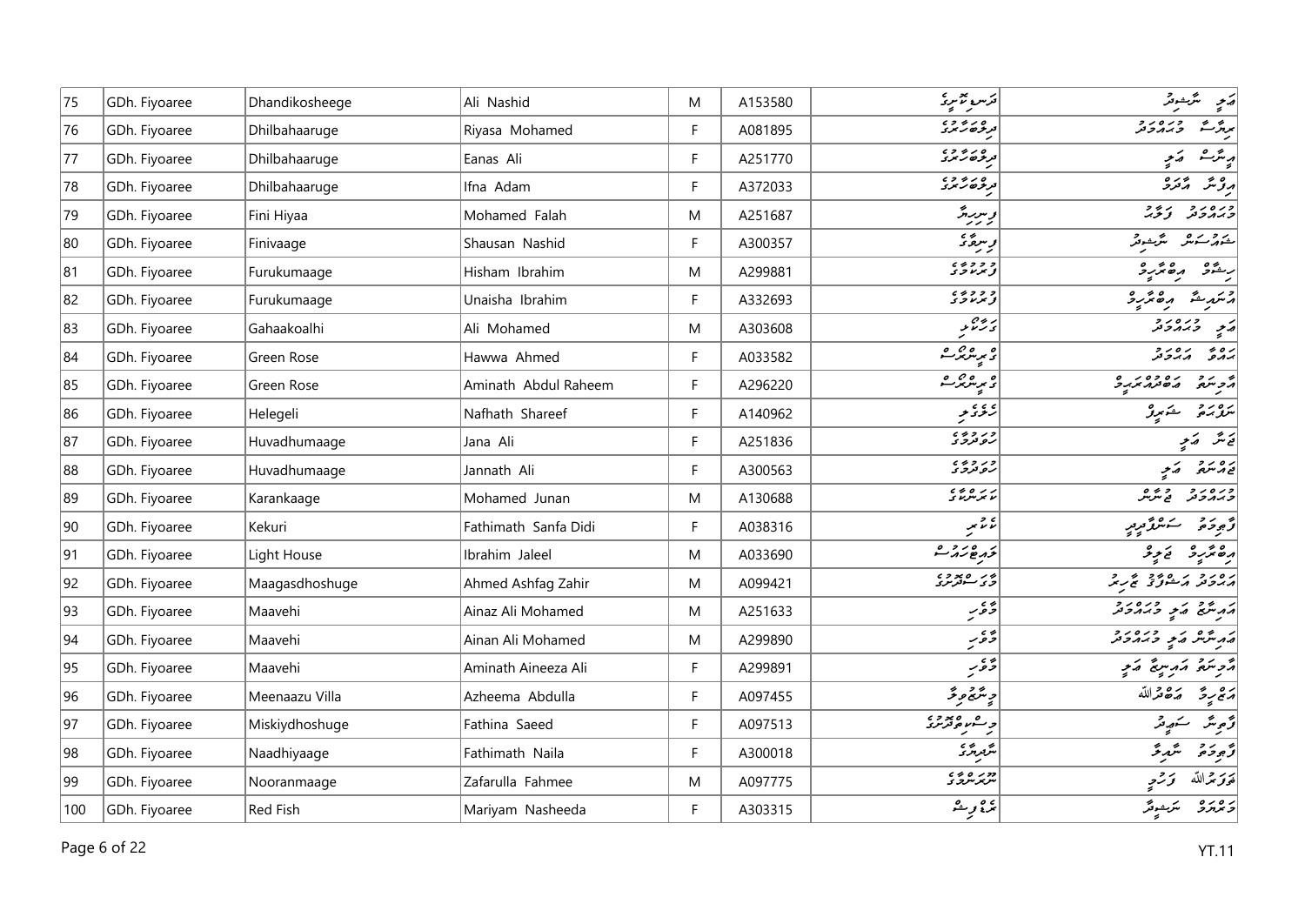| 101 | GDh. Fiyoaree | Rose Mead              | Moosa Rasheed                 | M  | A036466 | 0 ه ج ح و ۹<br>مربع ح و ۹                                   | وو محر سي مرکز ديگر<br>حراستگاه سيمون                    |
|-----|---------------|------------------------|-------------------------------|----|---------|-------------------------------------------------------------|----------------------------------------------------------|
| 102 | GDh. Fiyoaree | <b>Saires</b>          | Aishath Saeeda                | F  | A303317 | سىدىرى                                                      | ة مرشوقر سنورتر<br>أن مرشوقر سنورتر<br>أن من سنورتر      |
| 103 | GDh. Fiyoaree | <b>Saires</b>          | Khadheeja Saeedha             | F. | A303354 | سەربۇر                                                      |                                                          |
| 104 | GDh. Fiyoaree | Shadhee Villa          | Hussain Naushad               | M  | A099649 | ىشەد <sub>ىرى ق</sub> ۇ                                     | ج کور سی سرچ دی دی.<br>بر کور س                          |
| 105 | GDh. Fiyoaree | Shadhee Villa          | Mohamed Ishan                 | M  | A120933 | ڪ <sup>ي</sup> ور <i>و</i> گر                               | ورەرو مىشىر                                              |
| 106 | GDh. Fiyoaree | Thoraage               | Mohamed Rashaam Rasheed       | M  | A161620 | برنو ۽<br>حويمري                                            | ورەرو رەۋە كەندى                                         |
| 107 | GDh. Fiyoaree | Thoraage               | Ali Hussain                   | M  | A251782 | پو پر<br>حويمري                                             | ە ئەسەر                                                  |
| 108 | GDh. Fiyoaree | Thoraage               | Mohamed Hussain               | M  | A302314 | پر دی<br>حو پر ی                                            | ورەرو ورىدىگ                                             |
| 109 | GDh. Fiyoaree | Vaarey Villa           | Shifana Yoosuf                | F  | A157283 | و پر <sub>جو</sub> محر                                      | ىسو <i>ۋىتر بىر دو</i>                                   |
| 110 | GDh. Fiyoaree | Vaarey Villa           | Suha Yoosuf                   | F. | A251776 | ە ،،<br>قەنىزە بەش                                          | يە ئەستەر ج                                              |
| 111 | GDh. Fiyoaree | Vaarey Villa           | Sama Yoosuf                   | F. | A332537 | ە يە<br>قەنىزە بەش                                          | سەۋە بۇرسۇ                                               |
| 112 | GDh. Fiyoaree | Vaijeheyge             | Abdul Wahhab                  | M  | A035893 | <br> عەدى رى                                                | ر ه و ه ر ه د و<br>پر ه تر تر ه ر ه                      |
| 113 | GDh. Fiyoaree | Wind Screen            | Aishath Shizuna               | F  | A097802 | ا <sub>عر</sub> مو <sup>ء</sup> مشرع ہو ببر<br>سر           | ۇرمۇم مىر                                                |
| 114 | GDh. Fiyoaree | Zeena                  | Aishath Saha Luthfee          | F  | A347013 | ىپەتتر                                                      | و د شوه د سر د و و د                                     |
|     | GDh. Gadhdhoo |                        |                               |    |         |                                                             |                                                          |
| 115 | GDh. Gadhdhoo | Aazaadhee Villa        | <b>Fathimath Raneem Anees</b> | F  | A326313 | ترځ <sub>مرح</sub> و څه<br>                                 | و و دو برسره پرسره<br>دیوده برسره پرس<br>پرسر بردی پرسره |
| 116 | GDh. Gadhdhoo | Aazaadhee Villa        | Ali Rafaah Anees              | M  | A371208 | <br> د ځ مړه څ                                              |                                                          |
| 117 | GDh. Gadhdhoo | Alikuraage             | Mariyam Arifa Moosa           | F. | A051888 | پر ويږي                                                     |                                                          |
| 118 | GDh. Gadhdhoo | Angoorumaage Uthurubai | Ismail Lahufan Faisal         | M  | A397760 | د ۵ ده و د ۶ د و وړ.<br>د سر <sub>ک</sub> مرح د ده و مرحه د | ر ھۇر ئەرزىرى زىر بىر                                    |
| 119 | GDh. Gadhdhoo | Bageechaage            | Abdul Kareem Zahir            | M  | A041275 | ے پر پڑے<br> ص پر پڑی                                       | גם בפי תב הבת                                            |
| 120 | GDh. Gadhdhoo | Bageechaage            | Fathimath Manike              | F  | A061725 | ے پر پر ہ<br>م                                              | ۇ بو ئەمۇ ئەرى <sup>ئ</sup> ا                            |
| 121 | GDh. Gadhdhoo | Bageechaage            | Afsheen Mohamed               | M  | A061930 | ے پر پر ہ<br>م                                              | ره شیش وره رو<br>مرکب و در دولر                          |
| 122 | GDh. Gadhdhoo | Bageechaage            | Aminath Rasheeda              | F  | A069549 | ے پر پڑی<br> صح پہ                                          | أأترسكم تمشوش                                            |
| 123 | GDh. Gadhdhoo | Bashimaage             | Fathimath Zuhaira             | F  | A098796 | ئەبرىژ ئە                                                   | قهوخوه تمنه يحمد                                         |
| 124 | GDh. Gadhdhoo | Bashimaage             | Aishath Rishmy                | F  | A098797 | <br> خامرچری                                                | أقهر مشوقر المرمشوح                                      |
| 125 | GDh. Gadhdhoo | Bashimaage             | Mariyam Rashiya Abdulla       | F  | A299909 | ر<br>ئەبرىرى                                                | رەرە ئرىدۇ رەۋللە                                        |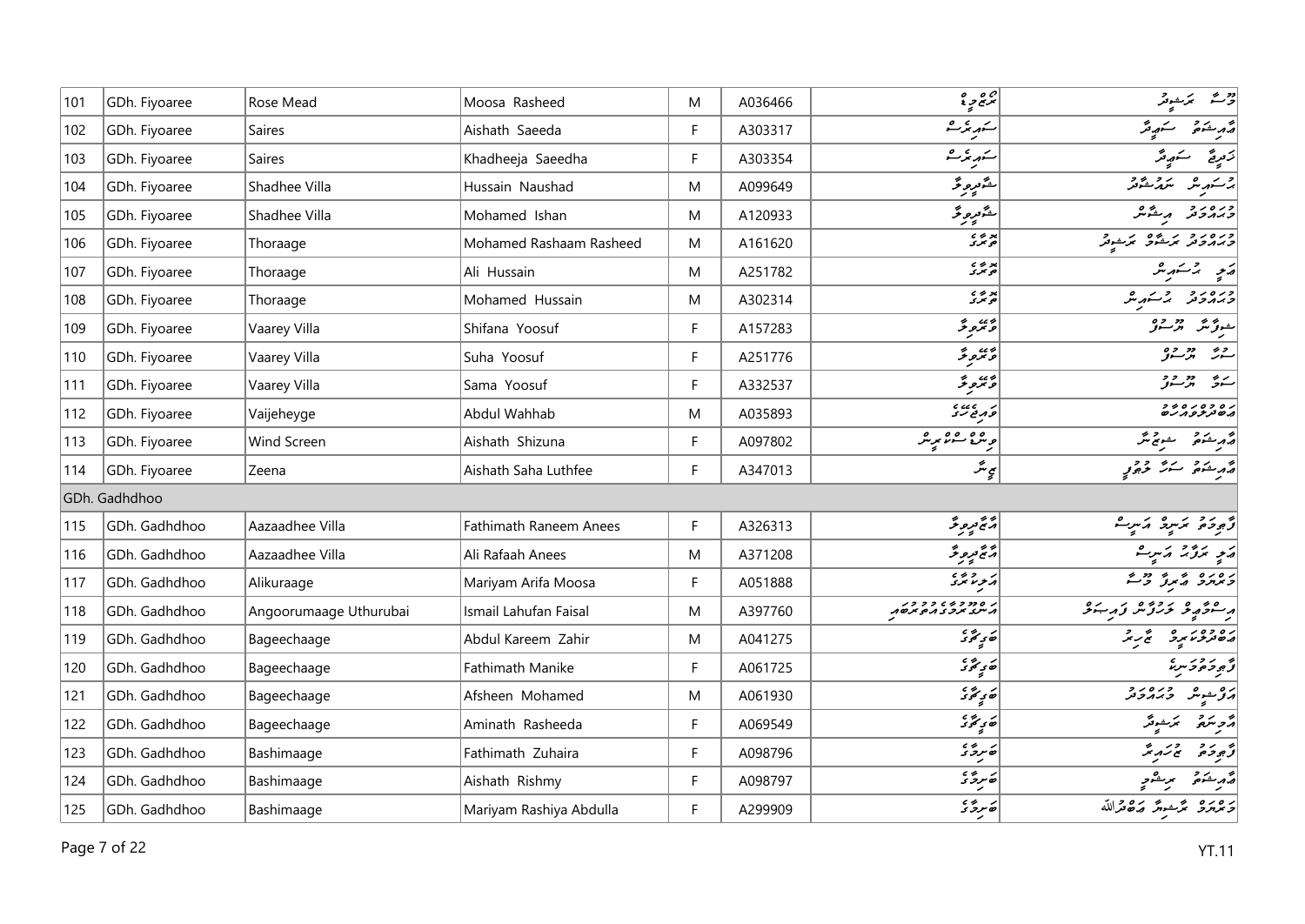| 126 | GDh. Gadhdhoo | Beach Heaven      | Fathmath Dhahaau Naazim | F.          | A252159 | <br> حو تر عر مر                                 | أزجوحه ورءد شيء                                   |
|-----|---------------|-------------------|-------------------------|-------------|---------|--------------------------------------------------|---------------------------------------------------|
| 127 | GDh. Gadhdhoo | <b>Beach Rest</b> | Aishath Azmath          | F           | A051613 | <br>  مى تەرىب ھ                                 |                                                   |
| 128 | GDh. Gadhdhoo | Billoorijehige    | Mohamed Shavshan        | M           | A298647 | ە دومبر ئەرى<br>مەمگە ئىرى                       | ورەرو بەھىشەر                                     |
| 129 | GDh. Gadhdhoo | Boduraage         | Shina Ahmed             | F           | A298199 | پر و پر د<br>ن عرد                               | ا شوند كه بر 2 در د<br>مر                         |
| 130 | GDh. Gadhdhoo | Boduraage         | Mohamed Shifau          | M           | A298202 | پر و دی<br>ن و بر ی                              | ورەرو ئىدۇر                                       |
| 131 | GDh. Gadhdhoo | Crystal           | Zuhair Abdulla          | M           | A026873 | م <sub>ىرى</sub> مىسى<br>                        | يح ترمر يحر مركا وترالله                          |
| 132 | GDh. Gadhdhoo | Dhathurunaage     | Aishath Saeed           | F           | A062448 | ر و و د د<br>تره مرس                             | أقهر شدة والشرقر                                  |
| 133 | GDh. Gadhdhoo | Dhebudhaaru House | Nazaahath Mueenu        | F           | A300209 | <sup>ے وی</sup> ور و ہ<br>ت <i>رہ تر پر ر</i> پر | برورد در شر                                       |
| 134 | GDh. Gadhdhoo | Dhekunuge         | Mohamed Rasheed         | M           | A024037 | ے ج ج ے<br>تور مسری                              | ورەرو كەنبەتى                                     |
| 135 | GDh. Gadhdhoo | Dhevvadhooge      | Aminath Shirumeen       | F           | A098544 | ے ہ ر دو ے<br>توبرے توبی                         | ے پر <i>چہ</i> پر<br>ړ ځې سرچ                     |
| 136 | GDh. Gadhdhoo | Dhunmaarige       | Aminath Adheela         | F           | A079964 | و ۵ پر پر<br>تر سربر <sub>محر</sub> بر           | ړٌ پر سَرَ پَهِ پَر پَر پَر                       |
| 137 | GDh. Gadhdhoo | Endherimaage      | Abdulla Sulaiman        | M           | A032189 | <sup>ى</sup> مەقرىر ئ <sup>ى</sup> ئ             | سەئىر بەر ئ <sup>ە</sup> بىر<br>برە واللّه        |
| 138 | GDh. Gadhdhoo | Fahaage           | Ibrahim Nasir           | M           | A105769 | ر و ،<br>ترگ                                     | ىئرىبەنز<br>ەرھەترىر <sup>ى</sup>                 |
| 139 | GDh. Gadhdhoo | Fahaage           | Fathimath Naasir        | F           | A299844 | ر و ،<br>توگری                                   | توجوخو الترسونر                                   |
| 140 | GDh. Gadhdhoo | Fenfiyaazge       | Hussain Mohamed         | M           | A300339 | ې هروگړي<br>د سروگري                             | جر شهر شده در در د                                |
| 141 | GDh. Gadhdhoo | Fini Asseyri      | Mohamed Shafaaz         | M           | A101526 | وببرند كرهيجير                                   | و ره ر د<br>تر پر تر تر<br>ے وہ بر د<br>مشتوکہ مح |
| 142 | GDh. Gadhdhoo | Fini Asseyri      | Shamaaz Ibrahim         | M           | A299675 | و سرند <sub>م</sub> ی میمو                       | $5\frac{20}{100}$                                 |
| 143 | GDh. Gadhdhoo | Fini Asseyri      | Shimaaz Ibrahim         | M           | A299682 | ار سده مشعبه<br>په سده مشعبه                     | شوڅوړنځ<br>ەرھەترىر <sup>9</sup>                  |
| 144 | GDh. Gadhdhoo | Fiyaathoshige     | Fathimath Hassan        | F           | A040964 | و پر پر ۽<br>پر مربوبر                           | برسەھە<br>ۇ بوزىر                                 |
| 145 | GDh. Gadhdhoo | Fiyaathoshige     | Aminath Azra            | F           | A147029 | وپڑ پیوے                                         | أروسم<br>ر بر حری                                 |
| 146 | GDh. Gadhdhoo | Fulooniyaage      | Jazumeena               | $\mathsf F$ | A098605 | د دو.<br>ز څرسرمر <sub>ک</sub>                   | ې د په گر<br>مح مح مگر                            |
| 147 | GDh. Gadhdhoo | Funamaage         | Ismail Meeran           | M           | A098768 | و ر د د<br>و سرچ د                               | برحۇم ۋېرىر                                       |
| 148 | GDh. Gadhdhoo | Garaadeege        | Muneer Mohamed          | M           | A010334 | ر پر د<br>تر ټر د ک                              | و ره ر د<br>رنگرونر<br>د سرپر<br>پ                |
| 149 | GDh. Gadhdhoo | Garaadeege        | Siyama Mohamed          | F           | A099816 | ر<br>ئەتىرىمى<br>ئ                               | سىدۇ<br>و ره ر و<br><i>د ب</i> رگرفر              |
| 150 | GDh. Gadhdhoo | Garaadeege        | MOHAMED MUJAH MUNEER    | M           | A149077 | ر پر ہ<br>تر تر دی                               | ور ه د و و ده و د د د<br>وبرورونر و تح بر و سربر  |
| 151 | GDh. Gadhdhoo | Garaadeege        | Aishath Maharath Muneer | F           | A252265 | ر پر دي<br>د ټرې د                               | أورشني ورورو وسرو                                 |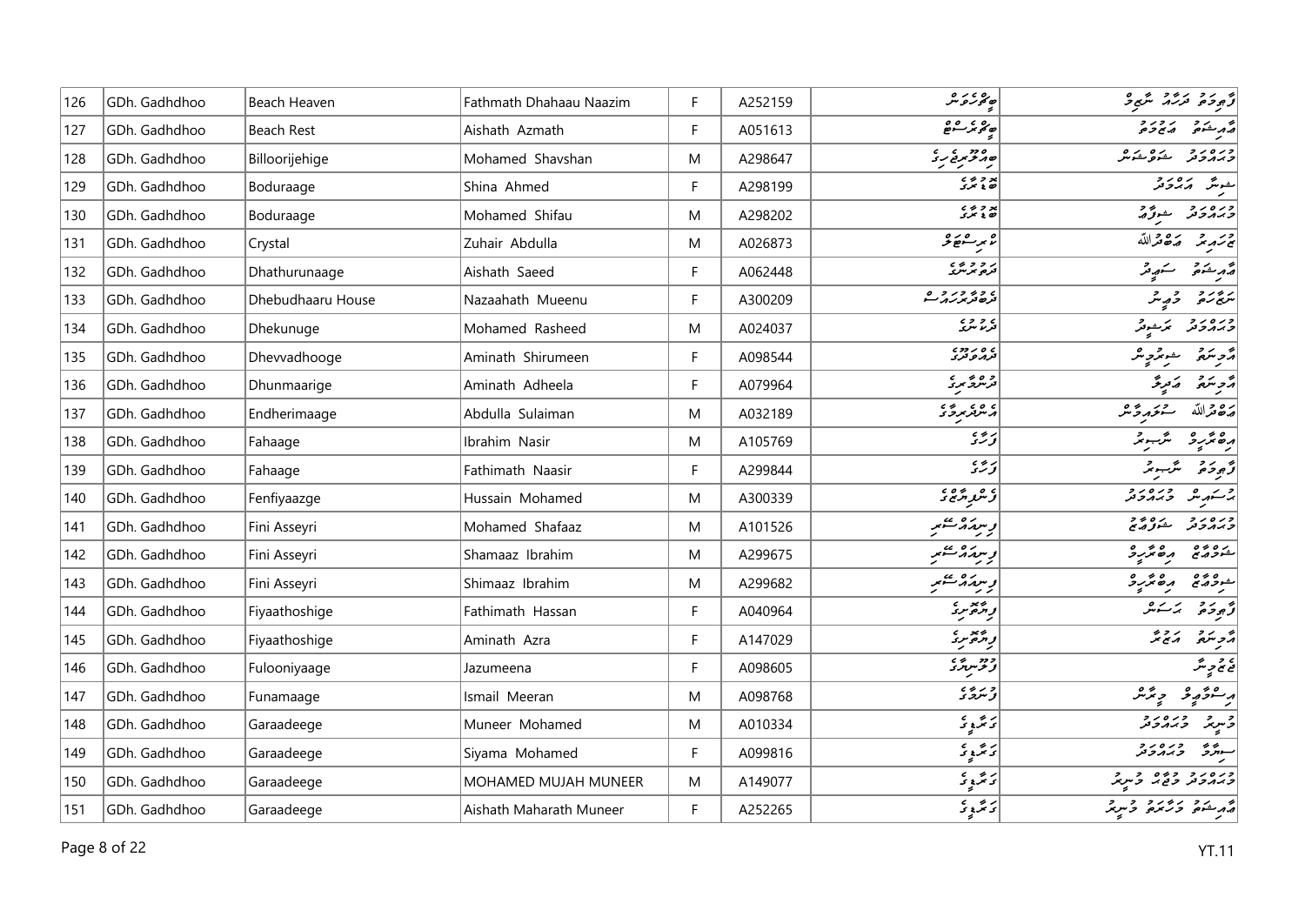| 152 | GDh. Gadhdhoo | Gringe           | Abida Ali               | F | A101618 | اء مرشد<br>--                       | و هې د کړې<br>د کارونو                                                         |
|-----|---------------|------------------|-------------------------|---|---------|-------------------------------------|--------------------------------------------------------------------------------|
| 153 | GDh. Gadhdhoo | Gulbakaage       | Fathimath Niusha Fasy   | F | A300147 | و ه ر پر پر<br>د <del>تر</del> ه مړ | ۇچەدۇ بىر ئىگە ۋېيا<br>ۋچەدە ئەر ئى                                            |
| 154 | GDh. Gadhdhoo | Handhuvareege    | Fathimath Gahir         | F | A040924 | ئەسە <i>تى كى</i> رى                |                                                                                |
| 155 | GDh. Gadhdhoo | Happy Point      | Basheera Ali            | F | A036246 | <i>ئار پژ</i> ېرىنى <u>ق</u>        | كالمشوش كالمح                                                                  |
| 156 | GDh. Gadhdhoo | Hikiunimaage     | Ali Siraj               | M | A152890 | .<br>העוליות בי                     | ړې سوبره<br>مو                                                                 |
| 157 | GDh. Gadhdhoo | Hikiunimaage     | Mariyam Ifasha          | F | A157135 | ת עול יישה<br>תוקי יישה             | رەرە مۇڭ                                                                       |
| 158 | GDh. Gadhdhoo | Hudhuveli        | Liusha Hassan Waheed    | F | A299930 | و و ،<br>رتوڅ مو                    | ورثش برسكر وبرقر                                                               |
| 159 | GDh. Gadhdhoo | Kasabuge         | Aminath Azra            | F | A039260 | ر ريە دې<br>ماسىھەي                 | أأدوسكم أروم                                                                   |
| 160 | GDh. Gadhdhoo | Kennaarige       | Moosa Abdulla           | M | A087354 | ې ۵ پېښ <i>ېږ</i><br>پا مېرمېنورۍ   | وحث مَ صَعْرَاللّه                                                             |
| 161 | GDh. Gadhdhoo | Luckshan         | Aminath Rifna           | F | A098524 | ىر بۇ يە ئەبىر                      | أأروبتهم برويتر                                                                |
| 162 | GDh. Gadhdhoo | Luxleen          | Ishaq Mohamed           | M | A252166 | ئۇنۇشمۇ يىتى                        | و ر ه ر و<br>تر پروتر<br>مەشقىق                                                |
| 163 | GDh. Gadhdhoo | Luxleen          | Shaira Mohamed          | F | A300028 | ىر <sub>ئە</sub> ر ئىمرىگە          | و رە ر د<br><i>د بر</i> گرىر<br>المشمر مثر                                     |
| 164 | GDh. Gadhdhoo | Maafehi          | Mohamed Shuhail         | M | A101696 | د تو به                             | ورەرو شەركىدۇ                                                                  |
| 165 | GDh. Gadhdhoo | Maalheynbuge     | Aishath Khadheeja       | F | A300714 | ری د د ،<br>ژنگ سر <del>ه</del> د   | كم من أن ترقيق                                                                 |
| 166 | GDh. Gadhdhoo | Mala             | Mohamed Manik           | M | A042818 | ىز                                  | 2 נ 2 נ 2 נ 2 נ<br>2 נ ג ג 2 تور 2 س                                           |
| 167 | GDh. Gadhdhoo | Mala             | Aminath Shifza          | F | A101599 | ۇتۇ                                 | أزويترة سنوريخ                                                                 |
| 168 | GDh. Gadhdhoo | Mala             | Fathimath Mohamed Manik | F | A300361 | ۇتى                                 | أقرار ورور در د                                                                |
| 169 | GDh. Gadhdhoo | Mala             | Suadh Mohamed           | M | A300362 | ۇتى                                 | و دو د وره د و<br>سوړند وبردوند                                                |
| 170 | GDh. Gadhdhoo | Mariyammaage     | Yasau Abdul Samad       | M | A300252 | ر بره و و.<br>د بربرو د د           | ره وه برر د<br>پره تر پر ښور تر<br>ہز کے قر                                    |
| 171 | GDh. Gadhdhoo | Miskiydhoshuge   | Mariyam Shafaa Saeed    | F | A252125 | د صوره پروه<br>د سوره تریرد         | رەرە خۇ خىرى                                                                   |
| 172 | GDh. Gadhdhoo | Miskiydhoshuge   | Rahmath Moosa           | F | A299711 | د مشر ه برو ،<br>بر مشر ه تر برد    | ره رو دور                                                                      |
| 173 | GDh. Gadhdhoo | Munnaarudhoshuge | Abdulla Ibrahim         | M | A037499 | و ه پ ويو و ،<br>و سرسرپرتر ري      | ەھ تررى<br>برە تراللە                                                          |
| 174 | GDh. Gadhdhoo | Munnaarudhoshuge | Agisa Abdulla           | F | A098593 | و ه پ ويو و ،<br>و سرسرپرترمری      | صَّتِی مِنْ صَفَّرَاللَّه                                                      |
| 175 | GDh. Gadhdhoo | Nivaidhoshuge    | Fathimath Hudha Ibrahim | F | A361805 | سرە مەدىرى<br>كەن                   | ژُودَه رَتَرُ مِهْتَرِدُ                                                       |
| 176 | GDh. Gadhdhoo | Nooreege         | Ibrahim Abdul Sattar    | M | A150441 | دد<br>مترسمي <sup>ی</sup>           | ەرھەترىر <sup>ە</sup><br>ره وه ره ۶ و<br>ه <b>ر</b> ه ترور سوړه <sub>ک</sub> ر |
| 177 | GDh. Gadhdhoo | Rankokaage       | Aminath Siyama          | F | A121325 | ر ەيدىر<br>بىرس ما ي                | $rac{1}{2}$                                                                    |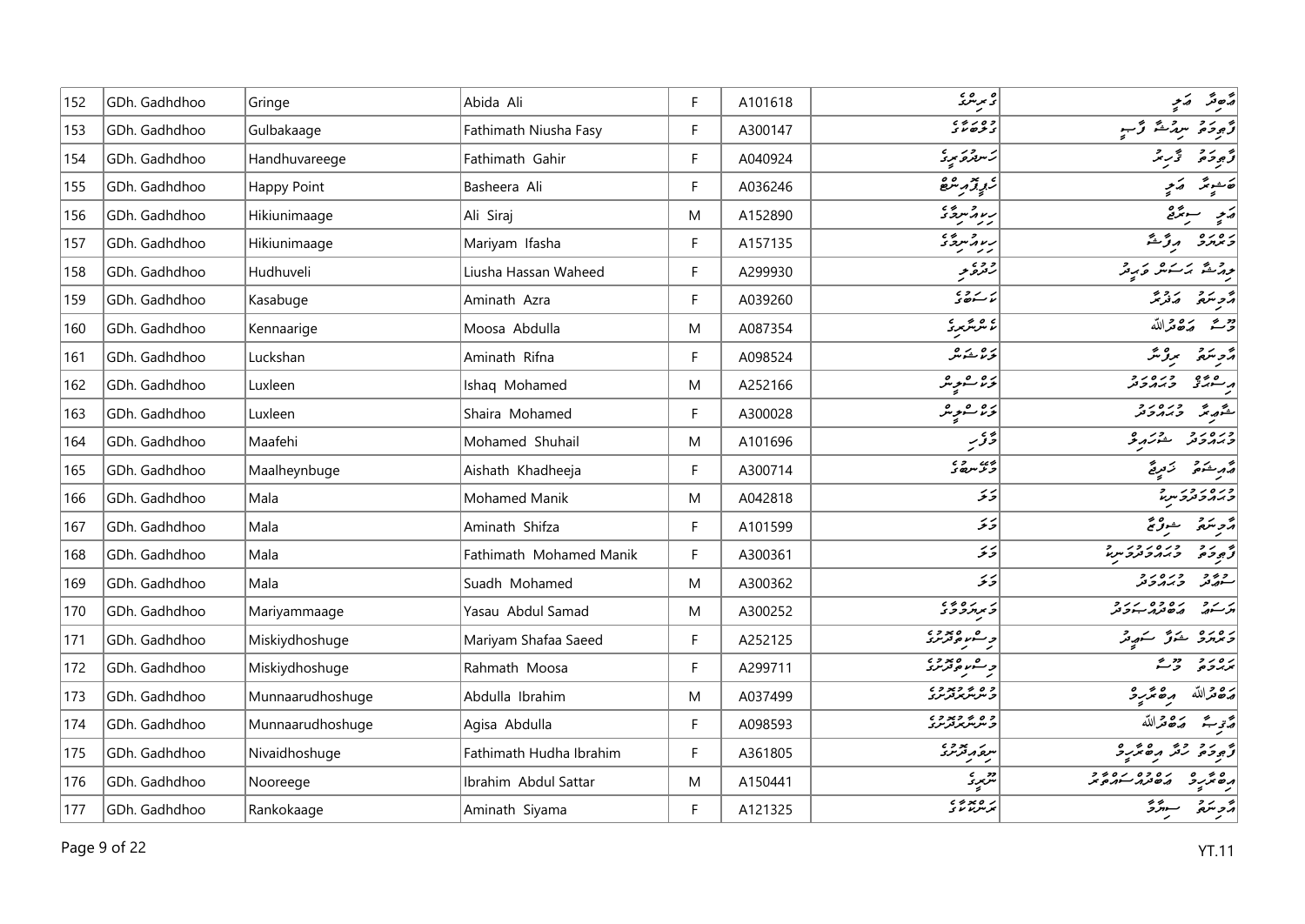| 178 | GDh. Gadhdhoo                  | Roazumaage       | Hawwa Sana Rashad      | F. | A251892 | ہ و د ء<br>موسم پر ی                        | رەپ كەش بۇلغۇش                                   |
|-----|--------------------------------|------------------|------------------------|----|---------|---------------------------------------------|--------------------------------------------------|
| 179 | GDh. Gadhdhoo                  | Roazumaage       | Mariyam Saaima Rashaad | F  | A298161 | ے و دے<br>تنزیع نژ ی                        | ر 20 در 2 در 20 در 20<br>3 بر بر 3 برگور بر شوند |
| 180 | GDh. Gadhdhoo                  | Rose             | Aminath Manike         | F. | A069529 | ترعه                                        | ە ئەجە ئىرىمۇ ئەسرىئا                            |
| 181 | GDh. Gadhdhoo                  | Rudhdhoshuge     | Mohamed Hanam Ismail   | M  | A251961 | و ه مو و ء<br>موهر توسوی                    | כנים ניכן ניכן בייכן בי                          |
| 182 | GDh. Gadhdhoo                  | Rudhdhoshuge     | Fathimath Hana Ismail  | F  | A300676 | و ه مو و د<br>موهر توسری                    | ژودۇ ئىگەر ھۇرو                                  |
| 183 | GDh. Gadhdhoo                  | Seenuge          | Mariyam Ahmed          | F  | A098615 | سويىنى                                      | נפנס נפנד                                        |
| 184 | GDh. Gadhdhoo                  | Seenuge          | Aminath Ahmed          | F. | A141393 | بەمبر                                       | أأوسكم أأردون                                    |
| 185 | GDh. Gadhdhoo                  | Tokyo            | Mohamed Furaz Shihab   | M  | A114158 | $\frac{1}{2}$                               | وره رو و و ه ه شورگاه                            |
| 186 | GDh. Gadhdhoo                  | Uduvilla ge      | Fathmath Sheereen      | F  | A055104 | د د په په<br>مرغون                          | و دو شهرس<br>گهوچه شهرس                          |
| 187 | GDh. Gadhdhoo                  | Unimaage         | Aishath Fazna          | F  | A098591 | وسرچری                                      | ۇرىشقى ئەھ                                       |
| 188 | GDh. Gadhdhoo                  | Unimaage         | Muneera Moosa          | F. | A098592 | رسوری                                       | د سرپر د د ح                                     |
| 189 | GDh. Gadhdhoo                  | Uthuruge         | Shamoon Ahmed          | M  | A094984 | د د د د<br>پره پرې                          | ر و دوه د بره بر و<br>شورها سر مربر و تر         |
| 190 | GDh. Gadhdhoo                  | Vaijeheyge       | Jameela Manike         | F  | A098100 | ر<br>  تو مربع رئ                           | ئے بر پڑ کو سرینا<br>م                           |
| 191 | GDh. Gadhdhoo                  | Venus            | Adam Shafeeu           | M  | A299894 | <sub>حو</sub> يئر ٿ                         | پر و شکور <sup>و</sup>                           |
| 192 | GDh. Gadhdhoo                  | Viligileege      | Fathimath Anees        | F  | A080439 | ا و و د و د ؟<br>د د د د ؟                  | أوالمحركر والمتبرات                              |
| 193 | GDh. Gadhdhoo                  | Whiteless        | Mohamed Wafir          | M  | A075342 | وَرِءٍ وَتَ                                 |                                                  |
| 194 | GDh. Gadhdhoo                  | Zamaanee Asseyri | Aishath Najeeba        | F  | A098815 | ئ <sub>ە</sub> ئۇ سرىر <sub>م</sub> رىشىمىر | وكرمشكم الكرمي                                   |
|     | GDh. Hoandedhdhoo              |                  |                        |    |         |                                             |                                                  |
| 195 | GDh. Hoandedhdhoo   Alamaage   |                  | Ahmed Afsal            | M  | A297207 | برژی                                        | أرەر دەر دەر                                     |
| 196 | GDh. Hoandedhdhoo   Baani      |                  | Umayyath Adam          | M  | A146785 | القمير                                      | כנסני שנם<br>הכהתם הבנב                          |
| 197 | GDh. Hoandedhdhoo   Bilehmaage |                  | Raihana Ali            | F  | A086336 | لو ځوه دی.<br>د کارو د                      | بزرائش الأمج                                     |
| 198 | GDh. Hoandedhdhoo   Bilehmaage |                  | Naziya Waheed          | F  | A098016 | ، ه ه ه ،<br>ح څه د د                       | شيء تركيب                                        |
| 199 | GDh. Hoandedhdhoo   Bilehmaage |                  | Shiaan Mohamed         | M  | A252845 | ړه د د ،<br>ح نو د د                        | أشوره مده وره د و                                |
| 200 | GDh. Hoandedhdhoo   Bilehmaage |                  | Shimna Mohamed         | F  | A298875 | ړه د د ،<br>ح نو د د                        | جوهر وره دو                                      |
| 201 | GDh. Hoandedhdhoo   Bilehmaage |                  | Ahmed Shimaan          | M  | A298877 | <br>  حو مو <del>خ</del> ر <sub>ک</sub>     | رەرد شوڭر                                        |
| 202 | GDh. Hoandedhdhoo Dhadialuige  |                  | Mohamed Nawaz Saeed    | M  | A298783 | ىر بە ئەخ <sub>رىم</sub> ئ                  | ورەرو روو روو                                    |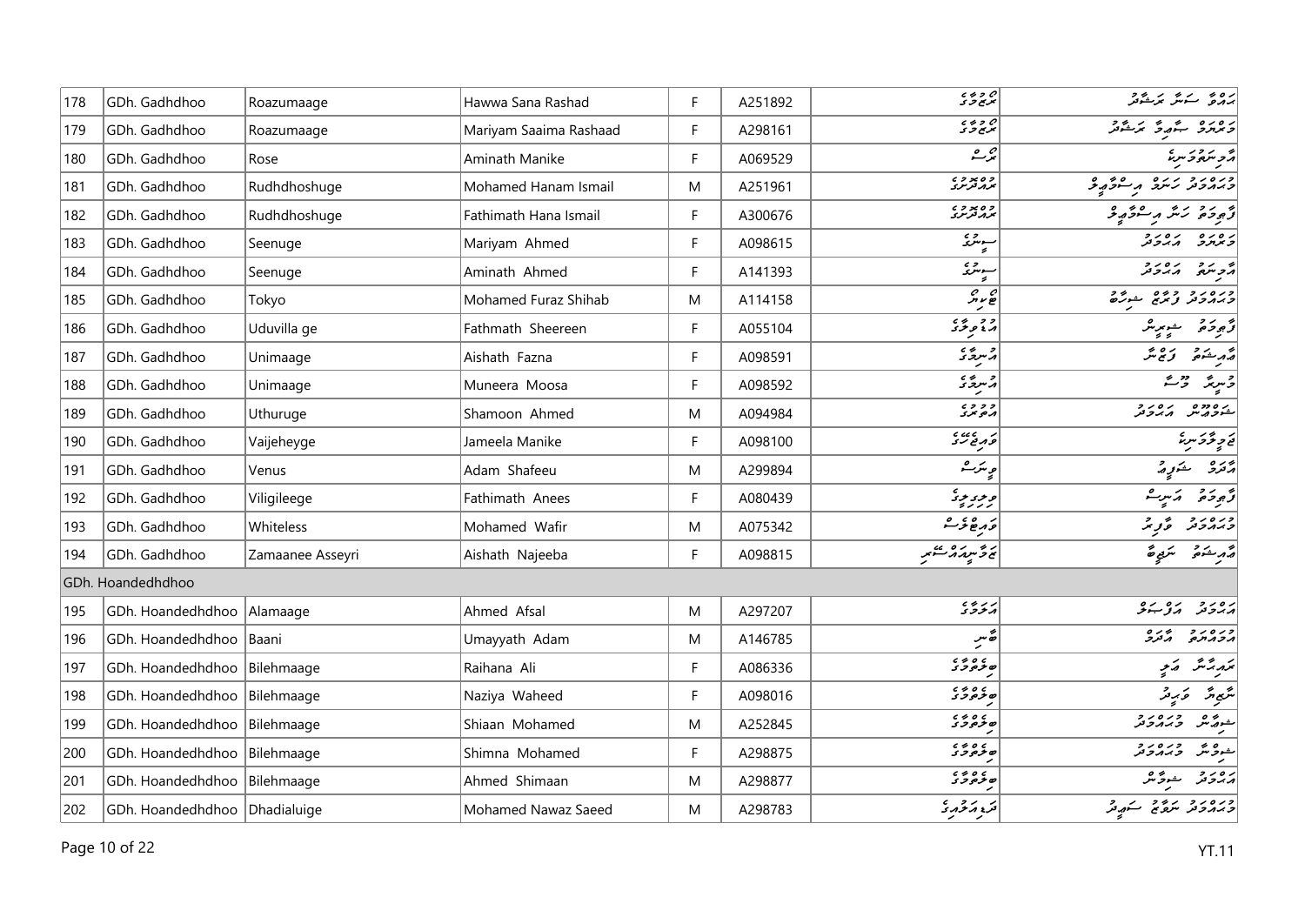| 203 | GDh. Hoandedhdhoo Dhadialuige       |                | Fathimath Najiya      | F  | A298784 | ىر ب <sub>و</sub> بر قرمر <sup>ى</sup>          | و مرد د<br>محمود می<br>متزوج وتر                                    |
|-----|-------------------------------------|----------------|-----------------------|----|---------|-------------------------------------------------|---------------------------------------------------------------------|
| 204 | GDh. Hoandedhdhoo Dhadialuige       |                | Naaifa Saeed          | F  | A298786 | ئىر بەر ئەھمەر ئ                                | شمرتر<br>متعر<br>سە پەتىر                                           |
| 205 | GDh. Hoandedhdhoo Dhoores           |                | Mohamed Nashid        | M  | A080615 | ود ۽ ه                                          | سرٌمشوترٌ<br>و ر ه ر و<br>و پر ډ و تر                               |
| 206 | GDh. Hoandedhdhoo Dhoores           |                | Zidna Nashid          | F  | A120505 | دد ۽ ه                                          | یگر شو تو<br>سگرشو تو<br>ىبې قرىتر                                  |
| 207 | GDh. Hoandedhdhoo Dhoores           |                | Affan Nashid          | M  | A150323 | ود ۽ ه                                          | رە بە ھ<br>مەم تۈ س<br>سُرُشوترُ                                    |
| 208 | GDh. Hoandedhdhoo                   | <b>Dhoores</b> | Fathimath Saeeda      | F  | A299570 | دد ۽ ه                                          | ۇ بور پر<br>سە بەر تە                                               |
| 209 | GDh. Hoandedhdhoo Dhoores           |                | Safwa Nashid          | F. | A299577 | دد ۽ ه<br>تريز ڪ                                | سكوفر المترك وتر                                                    |
| 210 | GDh. Hoandedhdhoo                   | Dhoores        | Aishath Alfaaf Nashid | F  | A384529 | ود ۽ ه                                          | و المراد و دەۋە ھەردىنى بىر                                         |
| 211 | GDh. Hoandedhdhoo                   | Dhoores        | Sarwa Nashid          | F. | A385683 | ود ۽ ه                                          | رەپ س <sup>ى</sup> رىشوتر                                           |
| 212 | GDh. Hoandedhdhoo Fehivinamaage     |                | Ahmeez Saeed          | M  | A298173 | ا در مروء<br>الربر مرکز د                       | <br> پرر <sub>و مح</sub><br>سەر بىر                                 |
| 213 | GDh. Hoandedhdhoo Gulbakaage        |                | Mohamed Ismail        | M  | A048571 | و ه ر پر پ<br>د <del>تر</del> ه تر د            | כנסגב גם ביב                                                        |
| 214 | GDh. Hoandedhdhoo Gulbakaage        |                | Azleen Mohamed        | M  | A150211 | و و ر پر ۽<br>ي <del>تر</del> ه ما <sub>ک</sub> | و ره ر و<br><i>و ټ</i> ه و تر<br>ړ تړ په شر                         |
| 215 | GDh. Hoandedhdhoo Gulbakaage        |                | Azveen Mohamed        | M  | A252849 | و ه ر پر پر<br>د <del>تر</del> ن مر             | ېر خ <sub>و</sub> متر<br>مو <sub>ځ</sub><br>و ره ر د<br>تر پر تر تر |
| 216 | GDh. Hoandedhdhoo Happiness         |                | Saddam Shareef        | M  | A299564 | ع بو پر مرت <sub>ق</sub>                        | رەپرو شەرو                                                          |
| 217 | GDh. Hoandedhdhoo   Irumatheege     |                | Mohamed Abdul Kareem  | M  | A078300 | ېر پر دې<br>پر پر دې                            | כנסני נסיפטנים                                                      |
| 218 | GDh. Hoandedhdhoo   Kashimaage      |                | Neema Rasheed         | F. | A131580 | ر<br>ما مورد د                                  | سرچ - مرکسونر<br>پ                                                  |
| 219 | GDh. Hoandedhdhoo   Keyogasdhoshuge |                | Samiya Latheef        | F  | A153165 | ه پیو بر ۱۵ پیو و په<br>ما دري سسوفرمرۍ         | شوپژ<br>ځېږو                                                        |
| 220 | GDh. Hoandedhdhoo   Maadhelaa       |                | Aminath Arifa         | F. | A299335 | تە ئەرگە<br><b>5</b> تىرىگ                      | و څخه سره<br>ەر بور                                                 |
| 221 | GDh. Hoandedhdhoo Maahi             |                | Ahmed Thorig          | M  | A095729 | و<br>په ر                                       | ر ەر د<br>يږ په د<br>جو مرتز                                        |
| 222 | GDh. Hoandedhdhoo   Maaraga         |                | Aishath Irasha        | F. | A098030 | پە بەر<br>15 ئىرى                               | پ <sup>و</sup> مرشو ه<br>مرم<br>ەپەتىشە                             |
| 223 | GDh. Hoandedhdhoo   Maavina         |                | Shafuqa Abdul Razzaq  | F  | A299621 | څو پئر                                          | ג ם כ ם ג ם 4 ב<br>1. כם בקו <i>ת הד</i> יש<br>ے ویچ<br>حقوقی       |
| 224 | GDh. Hoandedhdhoo Nivaidhoshuge     |                | Saheela Ismail        | F  | A162806 | سرعه مرقر تری<br>مرغ مرقر تری                   | بر شۇرۇ<br>سەرقە                                                    |
| 225 | GDh. Hoandedhdhoo Nivaidhoshuge     |                | Noorannaharu          | F  | A296938 | سرچە جەم 2<br>سرچە سرچىرى                       | دد بر ه بر بر د<br>سرپر سرسربر پر                                   |
| 226 | GDh. Hoandedhdhoo Nivaidhoshuge     |                | Nausha Irushad        | F  | A296954 | سرە مەترىرى<br>سىرە ئىرىرى                      | سره شدَّ<br>ەر بۇيىشەتر                                             |
| 227 | GDh. Hoandedhdhoo   Oceanhaaruge    |                | Hussain Rameez        | M  | A060018 | م در ه و و ،<br>پر شوسرتر بری                   | جاسكور مكرج فح                                                      |
| 228 | GDh. Hoandedhdhoo   Oceanhaaruge    |                | Mariyam Aneesa        | F. | A298900 | م در ه بر و ،<br>د شوسرتر بر <sub>ک</sub>       | ويوره بزبرگ                                                         |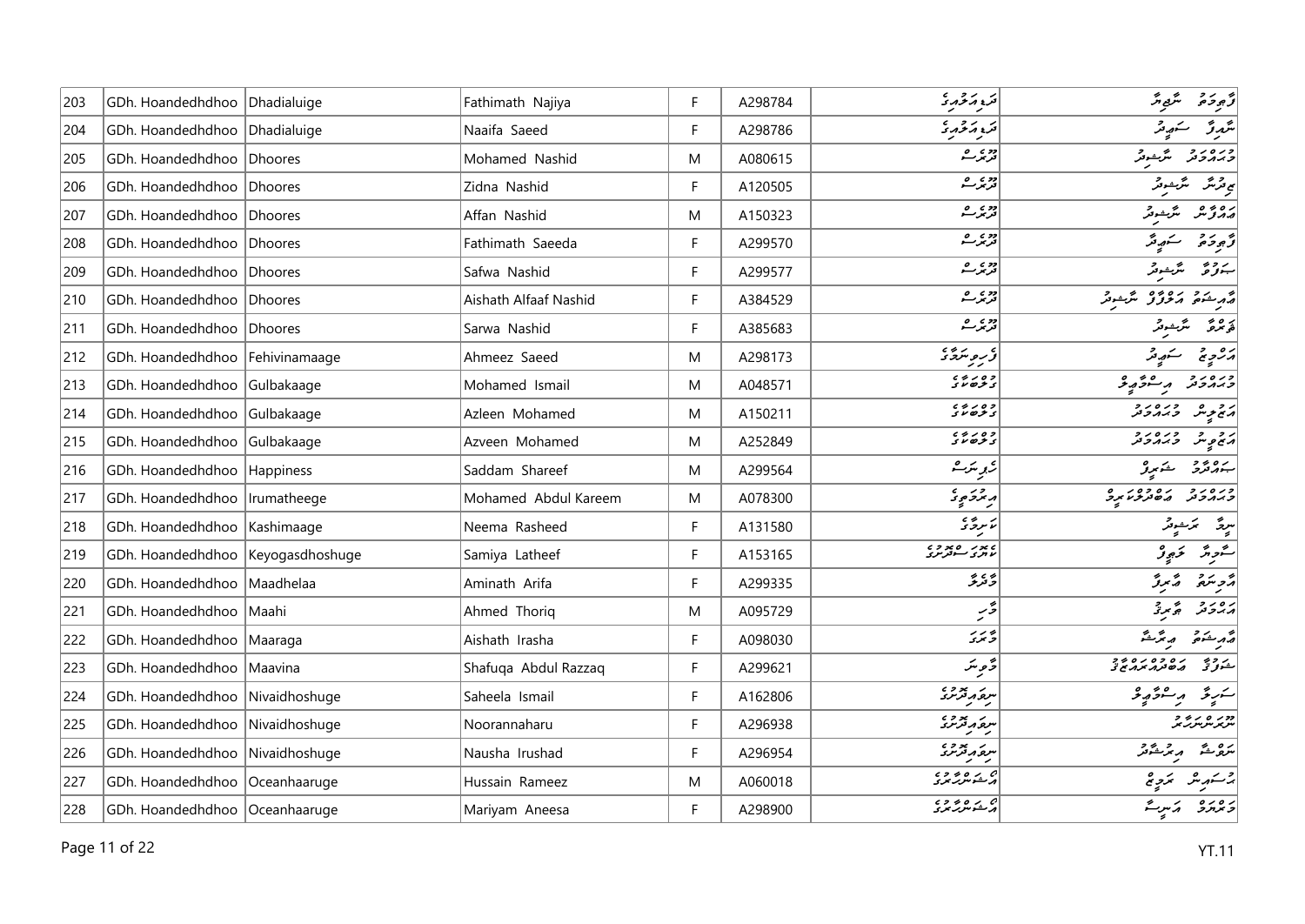| 229 | GDh. Hoandedhdhoo Sathavareege |                    | Aminath Azeena           | F           | A097962 | ر بر بر بر پر<br>ستهور تعری   | أأرمن أأستمج متني                                                                                     |
|-----|--------------------------------|--------------------|--------------------------|-------------|---------|-------------------------------|-------------------------------------------------------------------------------------------------------|
| 230 | GDh. Hoandedhdhoo Saveyra      |                    | Safiyya Adam             | F           | A146923 | ر ، ، پ<br>سوء بر             | په وړه په پره                                                                                         |
| 231 | GDh. Hoandedhdhoo Saveyra      |                    | Sara Ibrahim Manik       | F           | A299380 | ر ، ، »<br>سنوگانو            | أشمر معرود مرد                                                                                        |
| 232 | GDh. Hoandedhdhoo Thoonis      |                    | Safwathullah Abdul Azeez | M           | A252857 | دوسرے<br>                     | رەر داللە بەدەر بەد                                                                                   |
| 233 | GDh. Hoandedhdhoo Uthuruge     |                    | Khadeeja Adam            | F           | A076473 | د د د د<br>پره پرې            | زَمرِيحَ كَمُ تَرَوُّ                                                                                 |
|     | GDh. Madaveli                  |                    |                          |             |         |                               |                                                                                                       |
| 234 | GDh. Madaveli                  | Aage               | Afeef Hassan             | ${\sf M}$   | A075328 | پر<br>مر                      | مَرُوٍ بِمَسْتَمَرَّ                                                                                  |
| 235 | GDh. Madaveli                  | Aage               | Jailam Hassan            | ${\sf M}$   | A296992 | پر ج<br>مرگ                   | غږځرې پرسټر                                                                                           |
| 236 | GDh. Madaveli                  | Alhivillage        | Dhunya Muneer            | F           | A157225 | د رو وی<br>د رو وی            | دەپر دېرىر                                                                                            |
| 237 | GDh. Madaveli                  | Alhivillage        | Musab Muneer             | M           | A253081 | ر<br>د نوعونوی                | $\frac{1}{2}$                                                                                         |
| 238 | GDh. Madaveli                  | Aris               | Ahmed Mohamed            | M           | A297893 | رئىرىشە                       | ر ور د در در د<br>مدرو د برمار                                                                        |
| 239 | GDh. Madaveli                  | Asrumaage          | Juwaira Najeeb           | F           | A095597 | ر ۱۵۶۵<br>مرسومری             | في حكم من مكتبة حتى تحقيق بمن المحتاج السياسة المناسية المناسية السياسية المناسية السياسية المناسية ا |
| 240 | GDh. Madaveli                  | Asrumaage          | Shujaath Khaleel         | F           | A138105 | ر ۱۵۶۵ و<br>مرگ مرد د         | شەرق ئەرق                                                                                             |
| 241 | GDh. Madaveli                  | Asrumaage          | Aishath Khaleel          | $\mathsf F$ | A144801 | بر ۱۵۶۵ و.<br>مرگسونور        | أشركت تاريخ                                                                                           |
| 242 | GDh. Madaveli                  | Athamaage          | Nishan Adam              | ${\sf M}$   | A095681 | ر ر د »<br>پره <del>ر</del> د | سرينش شهره                                                                                            |
| 243 | GDh. Madaveli                  | Athamaage          | Mohamed Saman            | ${\sf M}$   | A375503 | ر ر د »<br>پره <del>و</del> و | و ره ر و<br>  <del>و</del> بر پر و تر<br>سەئەتىر                                                      |
| 244 | GDh. Madaveli                  | Bageechaage        | Mohamed Hameed           | M           | A115703 | <br>  ته په نو د              | ورەر بەر بە                                                                                           |
| 245 | GDh. Madaveli                  | Bahaaruge          | Azuheema Mohamed         | $\mathsf F$ | A297227 | ر پر د ،<br>حر تر د           |                                                                                                       |
| 246 | GDh. Madaveli                  | <b>Beach Villa</b> | Ramzee Mohamed           | M           | A081867 | ھی تھر محّہ                   | بره دره در د                                                                                          |
| 247 | GDh. Madaveli                  | California         | Hilma Rushdhy            | F           | A297574 | تأود عبد                      | روی پرشور<br>روی برشور<br>تر وی                                                                       |
| 248 | GDh. Madaveli                  | Chaandhu           | Waseem Moosa             | M           | A162876 | پڑ ہ د<br>کارمنز تر           |                                                                                                       |
| 249 | GDh. Madaveli                  | Cincorner          | Aishath Malsa Madheeh    | $\mathsf F$ | A253073 | سومتر <i>مذہب</i> ر           | أوالمن والملح والمحافيات                                                                              |
| 250 | GDh. Madaveli                  | Dhanbuge           | Ahmed Safooh Mukhthar    | ${\sf M}$   | A253130 | ترسره ی                       | ر ه ر د د ر د د د د و د<br>مدروند سوژبر و زموند                                                       |
| 251 | GDh. Madaveli                  | Dheefuram          | Ahmed Raif Thasleem      | M           | A375501 | د و د ه                       | أرورو محمرو وكسورة                                                                                    |
| 252 | GDh. Madaveli                  | Eveready           | Ahmed Sham Aan Inan      | M           | A342178 | ده مړي <sub>د</sub>           | رور و روده و شره                                                                                      |
| 253 | GDh. Madaveli                  | Feroazge           | Ibrahim Shan             | M           | A112881 | وپرېږ                         |                                                                                                       |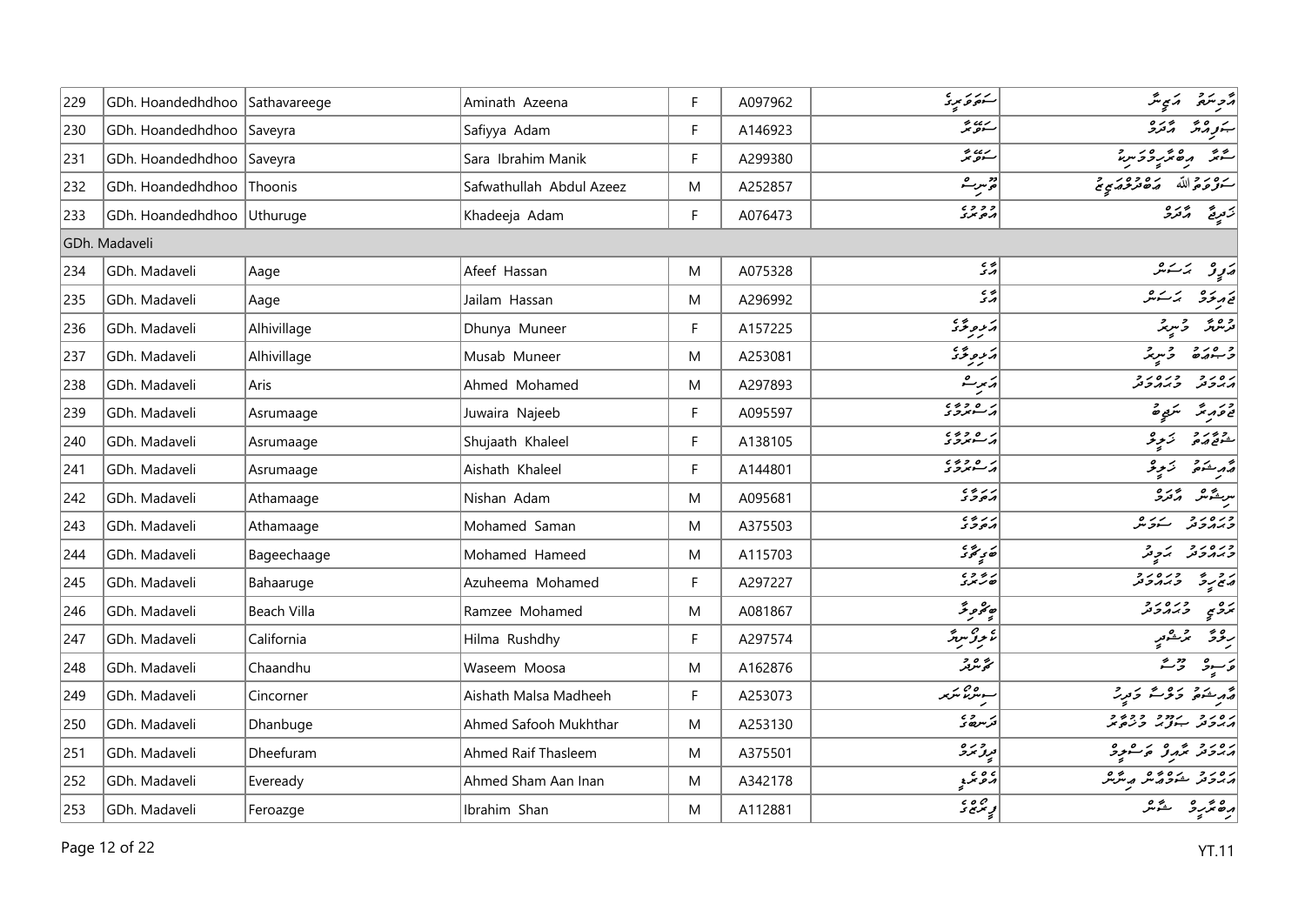| 254 | GDh. Madaveli | Fiyajahaage   | Ahmed Minhaj Jameel           | M  | A252915 | د بر د ه                                  | أرور وبررته في و                                                                                 |
|-----|---------------|---------------|-------------------------------|----|---------|-------------------------------------------|--------------------------------------------------------------------------------------------------|
| 255 | GDh. Madaveli | Gardening     | Afzam Abdul Sattar            | M  | A297210 | د سمع سر یندید                            |                                                                                                  |
| 256 | GDh. Madaveli | Haa Villa     | Aminath Saifana Abdul Muhusin | F  | A252952 | رحوءً                                     | و دو سورگیگر ده ده دو به                                                                         |
| 257 | GDh. Madaveli | Handhuvareege | Ismail Najeeb                 | M  | A253127 | ئەس <i>قرى</i> ئېرىگە                     | و څوگو څو شوه                                                                                    |
| 258 | GDh. Madaveli | Handhuvaru    | Mariyam Alma Anas             | F  | A253208 | ر سرچر چ                                  | ג פגם גם זיגים                                                                                   |
| 259 | GDh. Madaveli | Handhuvaru    | Aishath Shazeena              | F  | A297682 | ر سرچ ر حر<br>تر سرچر <i>ج</i> ر          | أَمَّ مِنْ شَوْمٍ مَّتَ مِنَّزَ                                                                  |
| 260 | GDh. Madaveli | Happiness     | Lomir Usman                   | M  | A027963 | ر <sub>وپه م</sub> رت <sub></sub>         | $\begin{bmatrix} 0 & 0 & 0 & 0 \\ 0 & 0 & 0 & 0 \\ 0 & 0 & 0 & 0 \\ 0 & 0 & 0 & 0 \end{bmatrix}$ |
| 261 | GDh. Madaveli | Haveyli       | Mohamed Abdulla               | M  | A297824 | ریج محر                                   | وره رو ده دالله                                                                                  |
| 262 | GDh. Madaveli | Heenaadige    | Mohamed Ismail                | M  | A296771 | ر م <sup>ی</sup> گرو ئ <sup>ج</sup>       | ورەرو رەۋرو                                                                                      |
| 263 | GDh. Madaveli | Himaaliyaa    | Ifagath Hassan                | F  | A296513 | رۇپەر                                     | أمرقرة والمرسكين                                                                                 |
| 264 | GDh. Madaveli | Irufennage    | Musab Mohamed                 | M  | A252981 | ە بىر ئە ھەر ي                            | כ סניכן כנסניכ<br>קהינגים וכמביבת                                                                |
| 265 | GDh. Madaveli | Irufennage    | Ameena Hassan                 | F  | A296713 | پر پر پر پر پر                            | أرَوِيتَر بَرَكَيْتِر                                                                            |
| 266 | GDh. Madaveli | Irufennage    | Hana Mohamed                  | F  | A296721 | ارجوعيت                                   | ژنگر او ژوه رو                                                                                   |
| 267 | GDh. Madaveli | Jeymge        | Aishath Gasim                 | F  | A296925 | ړے و بح<br>فع <del>ت</del> ر <sub>ک</sub> | أقهر يشكاه المحاسباني                                                                            |
| 268 | GDh. Madaveli | Kashimaage    | Afaaf Hassan                  | F  | A296570 | ر<br>ئەبرىرى                              | رۇق بەسەش                                                                                        |
| 269 | GDh. Madaveli | Kinaaraa      | Dr. Amzath Ahmed              | M  | A082239 | اريقيقه                                   | אסג גסגל גסגל<br>גיש הכאפ הגלע                                                                   |
| 270 | GDh. Madaveli | Kinaaraa      | Areesha Ahmed                 | F  | A096266 | ىرىترىتر                                  | پر پیش پره رو                                                                                    |
| 271 | GDh. Madaveli | Kinaaraa      | Maooz Ahmed                   | M  | A297778 | ر متریخه                                  | בחי הפיב                                                                                         |
| 272 | GDh. Madaveli | Lilyge        | Mohamed Ali                   | M  | A252991 | مومودگا<br>مربو                           | وره رو کرمي                                                                                      |
| 273 | GDh. Madaveli | Luxlin        | Samaah Anwar                  | M  | A252881 | لخره شوبثر                                | $7.27$ $7.5$                                                                                     |
| 274 | GDh. Madaveli | Maathodaage   | Shizleena Abdulla             | F  | A119535 | پر پر پر<br>تره و و                       | حو <b>ج م</b> حٍى <i>مَّد ضَ</i> قَائِدَة                                                        |
| 275 | GDh. Madaveli | Manzil        | Mohamed Rashad                | M  | A077872 | ئەشىرى                                    | ورەر دىر ئەر<br><i>جەم</i> ەر ئىمىشەر                                                            |
| 276 | GDh. Madaveli | Manzil        | Razna Rashad                  | F. | A096117 | ئەشرىر ۋ                                  | ىرچە ئەسكەتل                                                                                     |
| 277 | GDh. Madaveli | Manzil        | Nahid Rashad                  | M  | A297242 | ئەشىر ۋ                                   | مُرْرِ مَرْ مُرْ مُرْدَ مَرْ                                                                     |
| 278 | GDh. Madaveli | Masdhaiyge    | Abdulla Waheed                | M  | A252978 | ر ص ره د<br>تر سوتر <i>ه</i> د            | برە دالله كەرىم                                                                                  |
| 279 | GDh. Madaveli | Masdhaiyge    | Fathimath Waheeda             | F. | A296679 | ر ص د ه ،<br>تر سوتره د                   | وٌجوحَ حَدِيثَر                                                                                  |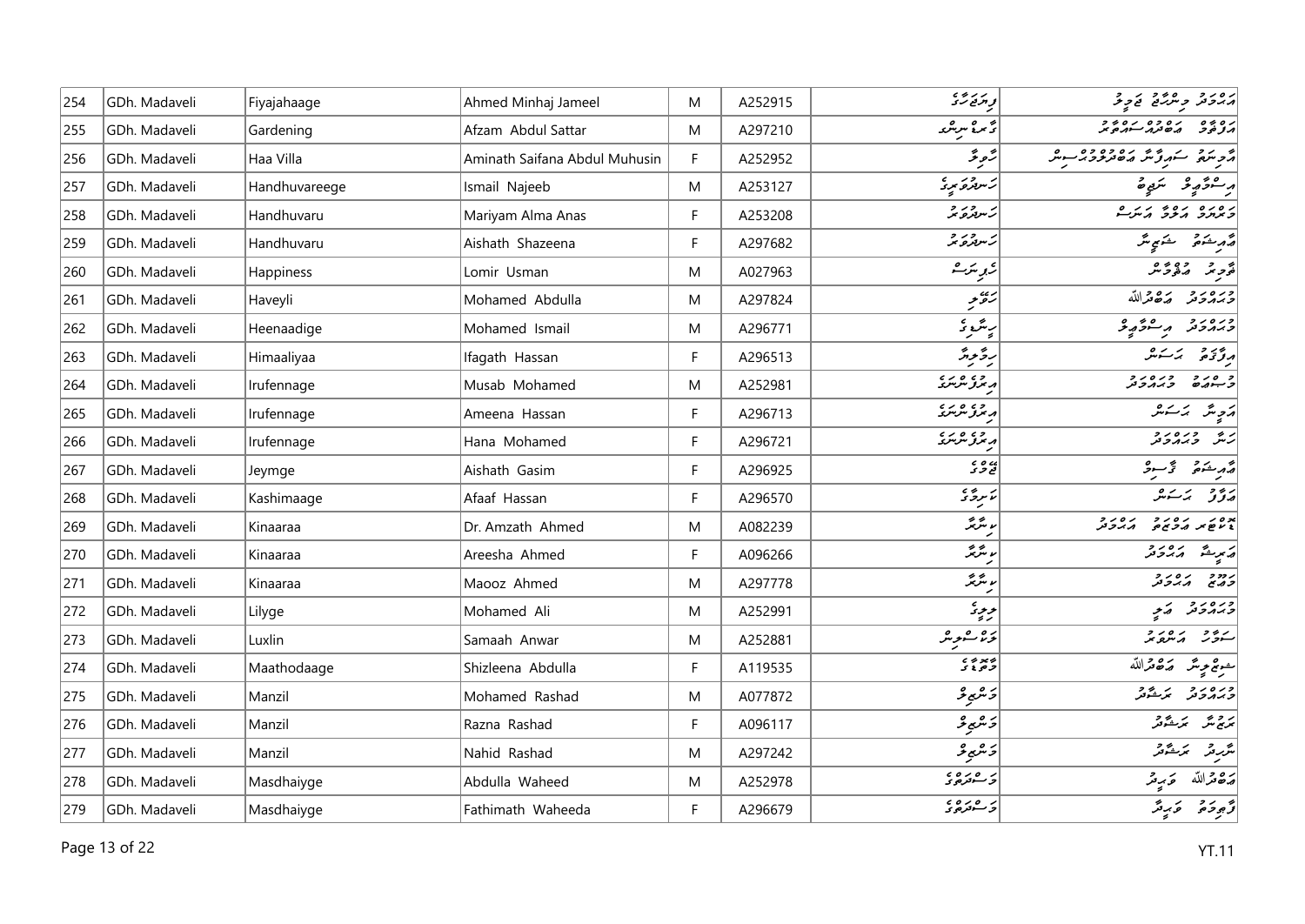| 280 | GDh. Madaveli | Meynaa       | Mahaz Ali Zahir      | M  | A120714 | پی میٹر                                     | دَيْنَجْ مَهْجٍ لِجُرْ بِمُرْ                                                                        |
|-----|---------------|--------------|----------------------|----|---------|---------------------------------------------|------------------------------------------------------------------------------------------------------|
| 281 | GDh. Madaveli | Miyaheli     | Abdulla Zahir        | M  | A159536 | جە ئەمجىر                                   | أرة قرالله يحرير                                                                                     |
| 282 | GDh. Madaveli | Music ge     | Khadeeja Mohamed     | F  | A095565 | <br>  تر پر تر د ؟<br>                      | تزميع وبرورد                                                                                         |
| 283 | GDh. Madaveli | Music ge     | Shazin Shuaib        | M  | A095566 | د د جمع ړي<br>بر                            | شور شهره                                                                                             |
| 284 | GDh. Madaveli | Music ge     | Shuaib Mohamed       | M  | A101520 | د د جمهوري<br>مرکب د ک                      | و ره ر و<br>تر پر ژنر<br>شەھەرە                                                                      |
| 285 | GDh. Madaveli | Music ge     | Shizan Shuaib        | M  | A296472 | د د پر د ،<br>د تر پر پر                    | شونج س شوره و                                                                                        |
| 286 | GDh. Madaveli | Orbit        | Aishath Samha Shamil | F  | A253071 | $\stackrel{o}{e} \stackrel{o}{\sim}$        | وأوشره سوور شورو                                                                                     |
| 287 | GDh. Madaveli | Orchid Villa | Hussain Waheed       | M  | A297436 | ەر بە ئ <sub>ەر</sub> ئە                    | رحم المراكب المحمد وتراكبه                                                                           |
| 288 | GDh. Madaveli | Raazdhaan    | Faiza Abdulla        | F  | A096268 | پر ہ پر م<br>بر بع قریبر                    | وَمِعَ مَصْعَداللّه                                                                                  |
| 289 | GDh. Madaveli | Reef         | Abdul Azeez Ahmed    | M  | A040829 | ىرگە                                        | גפכפי כ- גפנב<br>הסתבה <sub>ב</sub> שר הגבת                                                          |
| 290 | GDh. Madaveli | Reef         | Mariyam Mohamed      | F  | A041324 | ىمرگە                                       |                                                                                                      |
| 291 | GDh. Madaveli | Reef         | Izaaz Abdul Azeez    | F. | A253343 | مرگر                                        | ر ده ده ده ده کم                                                                                     |
| 292 | GDh. Madaveli | Reef Garden  | Sarath Shaugee       | F  | A125044 | پرو ځۍ ته                                   | كم يدد في المحمد المحمد المحمد المحمد المحمد المحمد المحمد المحمد المحمد المحمد المحمد المحمد المحمد |
| 293 | GDh. Madaveli | Reef Garden  | Mohamed Sammah       | M  | A253209 | ابرو محكم م                                 | ورەرو رەپور<br><i>دىد</i> رونر سەر <i>ور</i>                                                         |
| 294 | GDh. Madaveli | Regal        | Safath Habeeb        | M  | A150367 | ىرىمى<br>ئە                                 | بەدرە بەھ                                                                                            |
| 295 | GDh. Madaveli | Rose Villa   | Mohamed Akram        | M  | A058926 | ترىشوقر                                     | כנסנכ נסנס<br>כגמכת העיב                                                                             |
| 296 | GDh. Madaveli | Sheezan      | Fathimath Rasheed    | F  | A104253 | شەپچ مىگر                                   | أقرموخرة ستمشيقه                                                                                     |
| 297 | GDh. Madaveli | Sosunge      | Ahmed Naaif Mohamed  | M  | A378544 | <u>م</u> مەسىرى                             | رور و شمرو وره د و                                                                                   |
| 298 | GDh. Madaveli | Theveli      | Faig Shafeeg         | M  | A297805 | ءء                                          | وَّدِيَّ شَوَرٍ مِّ                                                                                  |
| 299 | GDh. Madaveli | Valuthereyge | Nazhath Usman        | F  | A104954 | ر و ، <u>،،</u> ،<br>و <del>و</del> بو بو . | ر ور و وه و و د                                                                                      |
| 300 | GDh. Madaveli | Velly        | Shamira Shameem      | F  | A095648 | ءً م                                        | شَرْحِ بَرْ سَوَرِدْ                                                                                 |
| 301 | GDh. Madaveli | Venus        | Inafa Ameez          | F  | A141317 | امٍ يَرَبَّهِ                               |                                                                                                      |
| 302 | GDh. Madaveli | Venus        | Arushee Ameez        | F  | A297472 | <sub>عب</sub> ِ سَرَتْہ                     |                                                                                                      |
| 303 | GDh. Madaveli | White Villa  | Raihana Mohamed      | F  | A095629 | ر<br><i>و</i> رهور                          | ر شهر وره د و<br>مرد شر و روون                                                                       |
| 304 | GDh. Madaveli | White Villa  | Nabeel Rashadh       | M  | A252989 | وَرِءُورَّ                                  | سَهِ فَرَ سَنَدْشَ                                                                                   |
| 305 | GDh. Madaveli | Wind Screen  | Shizna Zahir         | F  | A297540 | <sub>عر</sub> مثن <sup>ی مش</sup> تر میرمتر | شويج مثر سمج برمز                                                                                    |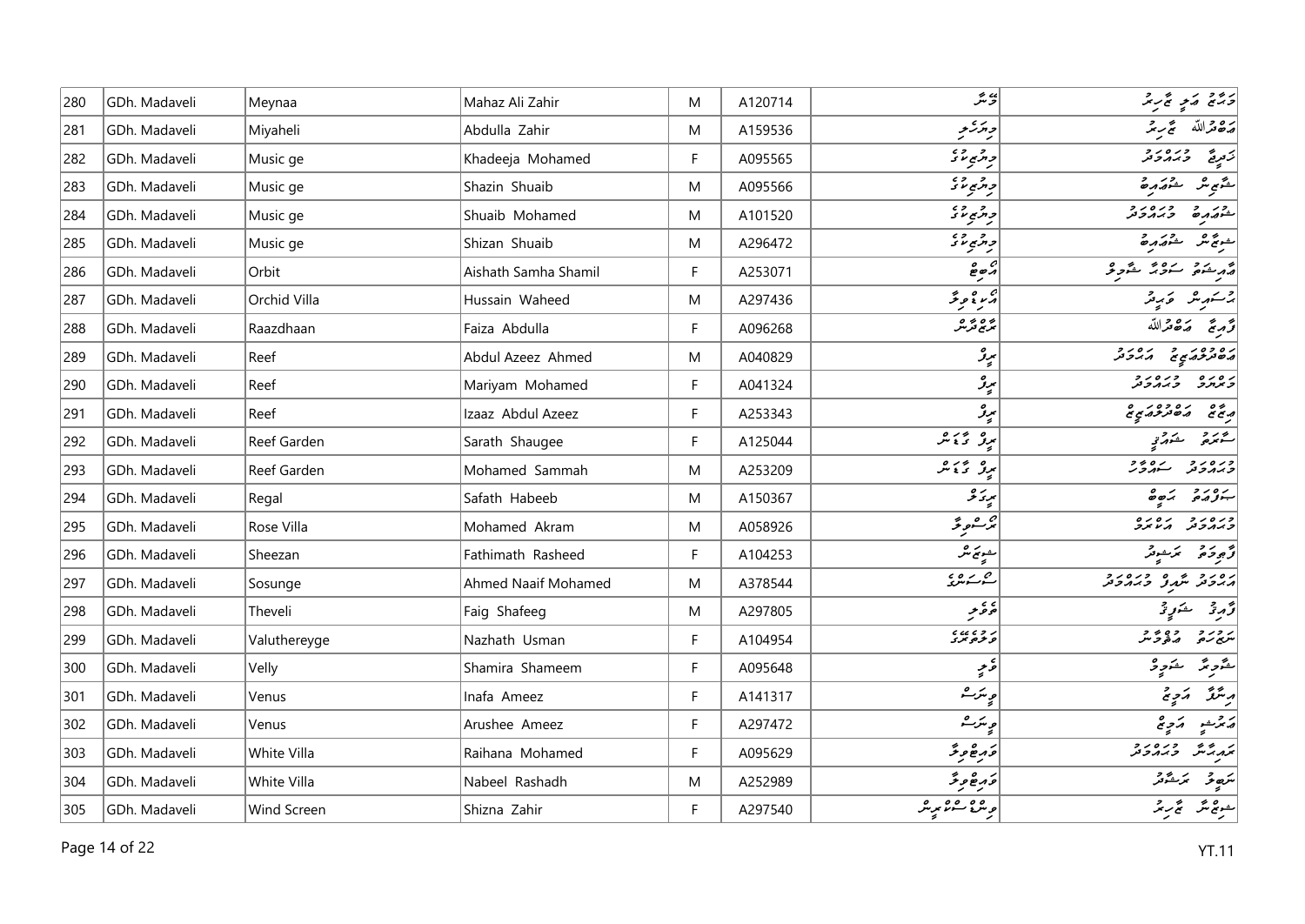| 306    | <b>IGDh. Madaveli</b> | Wind Screen    | Shizam Zahir                 | M | A297542 | وېږي شه ته برېتر                              | سچ ريخه<br> شونج و       |
|--------|-----------------------|----------------|------------------------------|---|---------|-----------------------------------------------|--------------------------|
|        | GDh. Nadellaa         |                |                              |   |         |                                               |                          |
| 307    | GDh. Nadellaa         | Alhivilla ge   | Safiyya Abdul Kareem         |   | A112559 | پر رو و د                                     | ب ده ده ده ده ده ده و    |
| 308    | <b>GDh. Nadellaa</b>  | Alhivilla ge   | Saudhath Ibrahim             |   | A297131 | پر رو یژ ی                                    | رەدرو مەھرىر             |
| 309    | GDh. Nadellaa         | Fusthulhaage   | Aminath Shafana              |   | A379114 | د د د د د ،<br>توسعه نو د                     | د سره شوگس               |
| 310    | GDh. Nadellaa         | Miskihdhoshuge | Aishath Irushana             |   | A297266 | د ره به ۲۶ و <sup>ی</sup><br>د سه به موفر برد | أقدم شوق وتر شرقس        |
| 311    | GDh. Nadellaa         | Sabaah         | Mohamed Saifullah            | M | A297789 | 0 4 1<br>سبون بر                              | دبره بر دبر دبر دبر الله |
| $ 312$ | <b>GDh. Nadellaa</b>  | Seagullge      | Fathimath Hashiya            |   | A112638 | $\epsilon$ o $\epsilon$<br>رسون مزی           | كوجوجو المرشوش           |
| 313    | <b>GDh. Nadellaa</b>  | Sooraj         | Waseema Ali                  |   | A146326 | 0 / 22<br>مستوموح                             | كوسيوش وكيعي             |
| 314    | IGDh. Nadellaa        | Thoathaage     | <b>MARIYAM AHMED RASHEED</b> | F | A114248 | 6 40<br>مومو ی                                | د ۱۵ د ۱۵ د و مرتبه و    |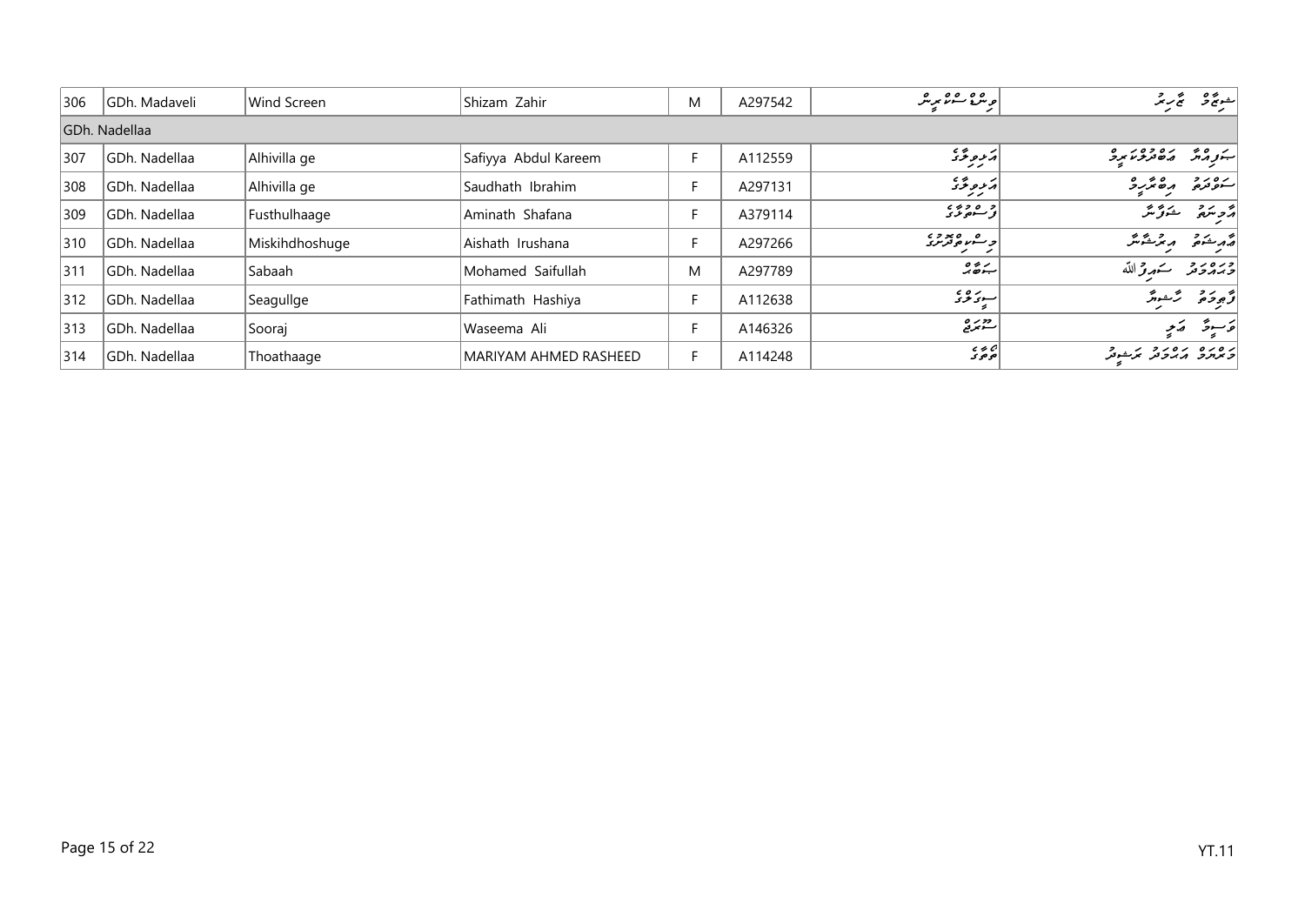## *w7qAn8m? sCw7mRo>u; wEw7mRw;sBo<*

| ' مرمر | 'يئرىثر: |
|--------|----------|
|        |          |
|        |          |
|        |          |

## *w7q9r@w7m> sCw7qHtFoFw7s; mAm=q7 w7qHtFoFw7s;*

| يئرمىش: | $^{\circ}$<br>. سر سر<br>$\cdot$ | $\circ$ $\sim$<br>-- | يئرمثر |
|---------|----------------------------------|----------------------|--------|
|         |                                  |                      |        |
|         |                                  |                      |        |
|         |                                  |                      |        |

| انترنثر: | $^{\circ}$ | يبرهر | $^{\circ}$<br>سرسر |
|----------|------------|-------|--------------------|
|          |            |       |                    |
|          |            |       |                    |
|          |            |       |                    |

| ىرتىر: | 。<br>سر سر | .,<br>مرسر |
|--------|------------|------------|
|        |            |            |
|        |            |            |
|        |            |            |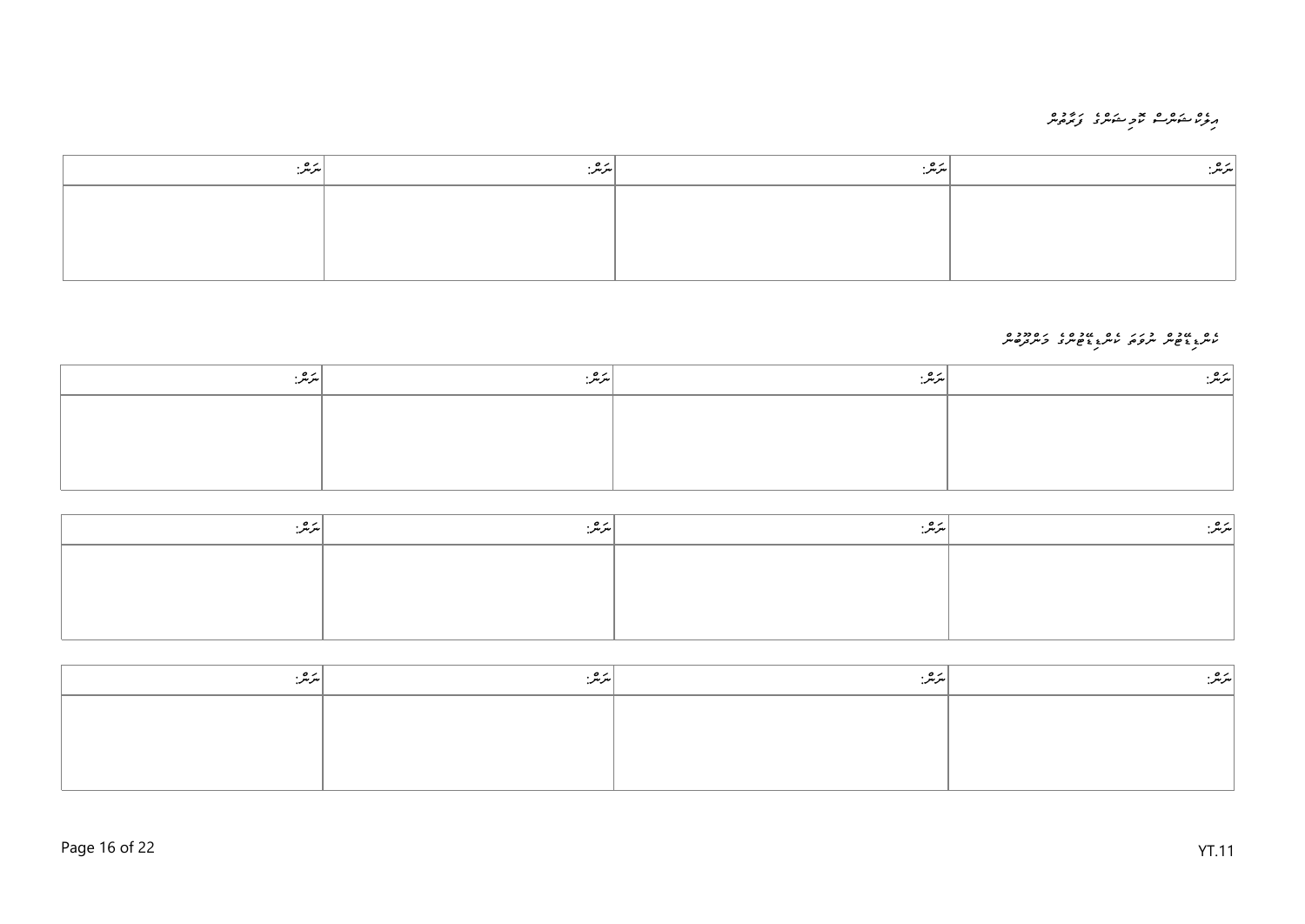| يره. | ο. | ا ير ه |  |
|------|----|--------|--|
|      |    |        |  |
|      |    |        |  |
|      |    |        |  |

| <sup>.</sup> سرسر. |  |
|--------------------|--|
|                    |  |
|                    |  |
|                    |  |

| ىئرىتر. | $\sim$ | ا بر هه. | لىرىش |
|---------|--------|----------|-------|
|         |        |          |       |
|         |        |          |       |
|         |        |          |       |

| 。<br>مرس. | $\overline{\phantom{a}}$<br>مر سر | يتريثر |
|-----------|-----------------------------------|--------|
|           |                                   |        |
|           |                                   |        |
|           |                                   |        |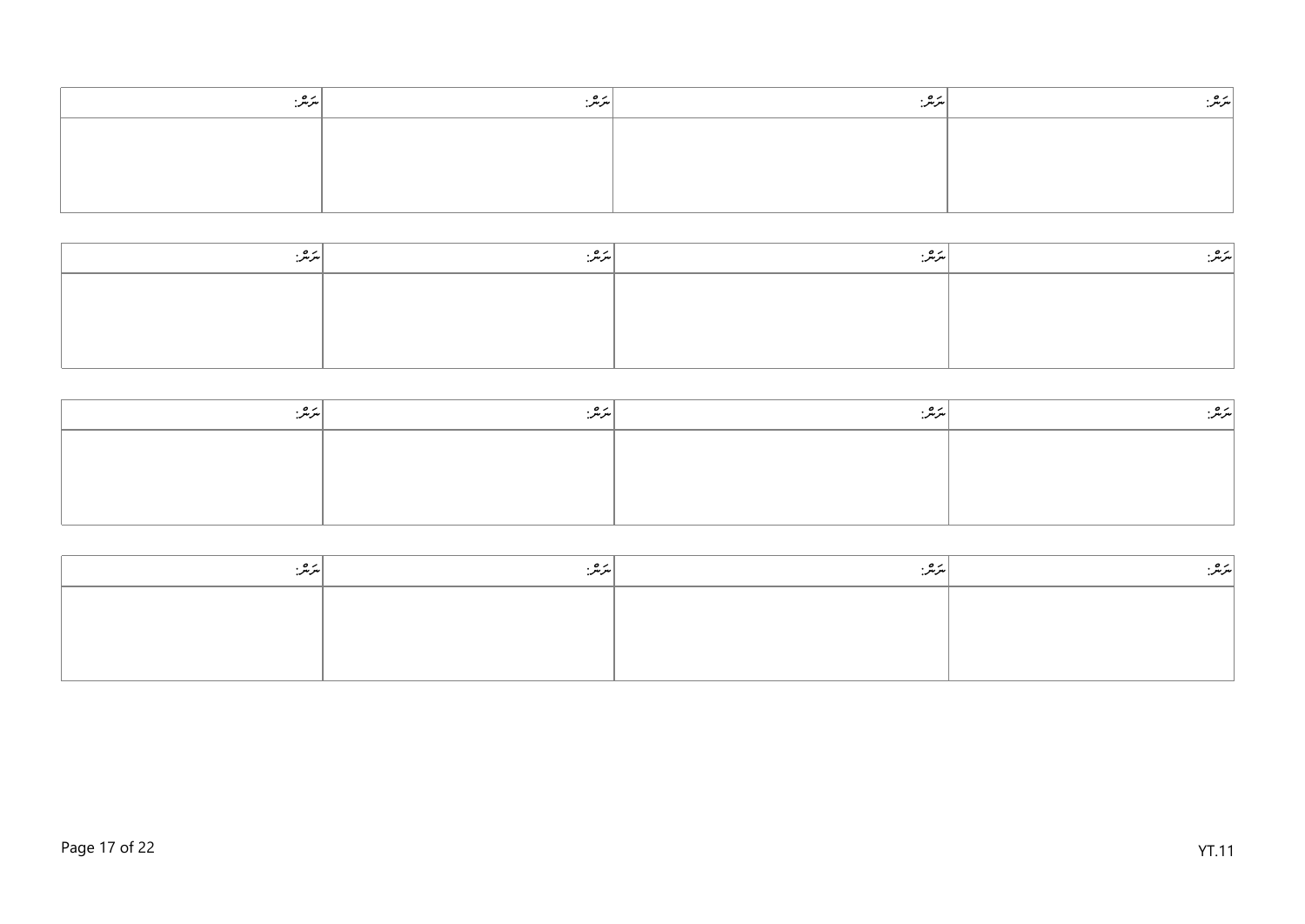| ير هو . | $\overline{\phantom{a}}$ | يرمر | اير هنه. |
|---------|--------------------------|------|----------|
|         |                          |      |          |
|         |                          |      |          |
|         |                          |      |          |

| ىر ھ | $\circ$ $\sim$<br>ا سرسر. | $\circ$ $\sim$<br>' سرسر . | o <i>~</i><br>سرسر. |
|------|---------------------------|----------------------------|---------------------|
|      |                           |                            |                     |
|      |                           |                            |                     |
|      |                           |                            |                     |

| نتزيتر به | 。 | 。<br>سرسر. | o <i>~</i> |
|-----------|---|------------|------------|
|           |   |            |            |
|           |   |            |            |
|           |   |            |            |

|  | . ه |
|--|-----|
|  |     |
|  |     |
|  |     |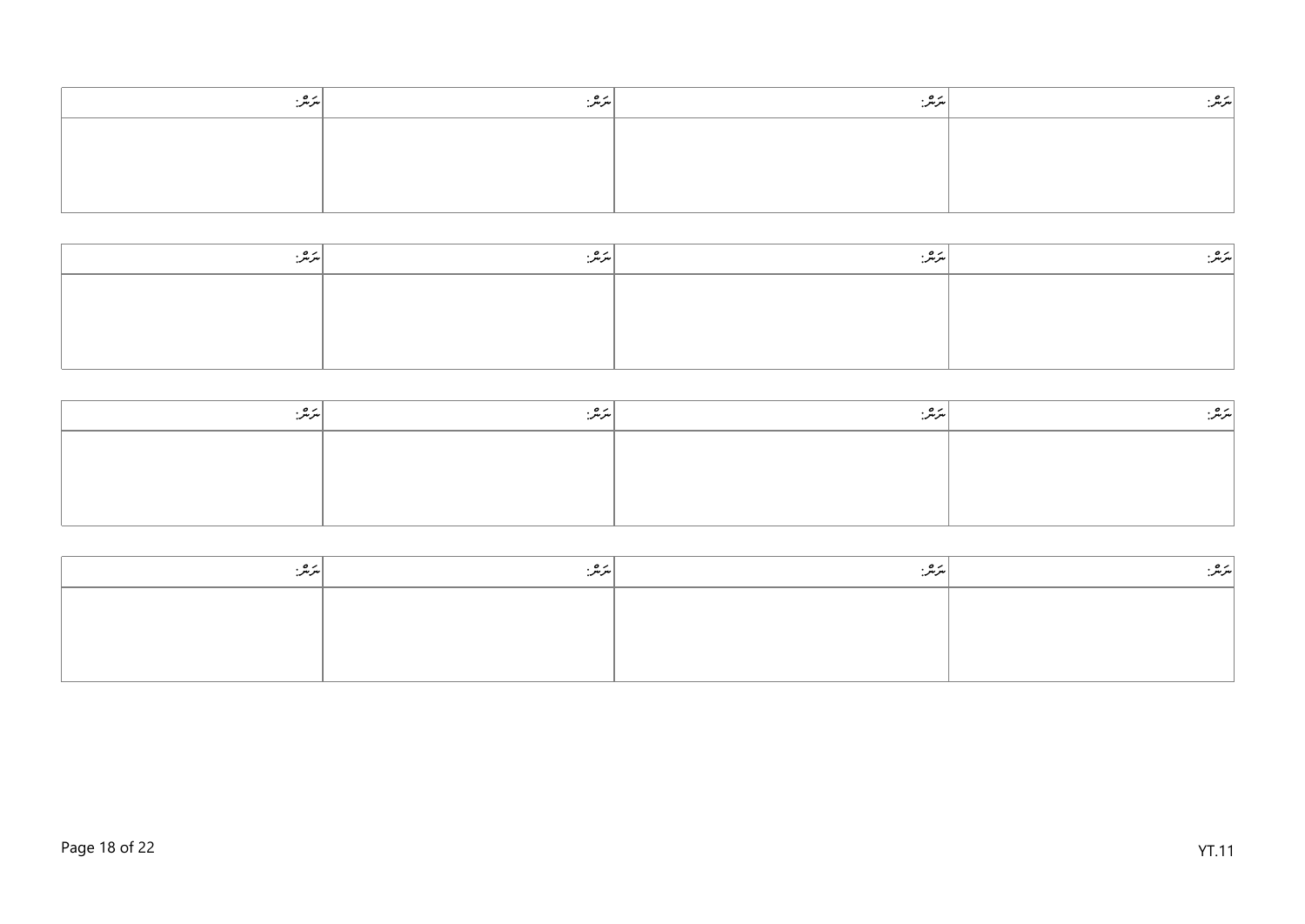| ير هو . | $\overline{\phantom{a}}$ | يرمر | اير هنه. |
|---------|--------------------------|------|----------|
|         |                          |      |          |
|         |                          |      |          |
|         |                          |      |          |

| ىر تىر: | $\circ$ $\sim$<br>" سرسر . | يبرحه | o . |
|---------|----------------------------|-------|-----|
|         |                            |       |     |
|         |                            |       |     |
|         |                            |       |     |

| 'تترنثر: | . .<br>يسمونس. |  |
|----------|----------------|--|
|          |                |  |
|          |                |  |
|          |                |  |

|  | . ه |
|--|-----|
|  |     |
|  |     |
|  |     |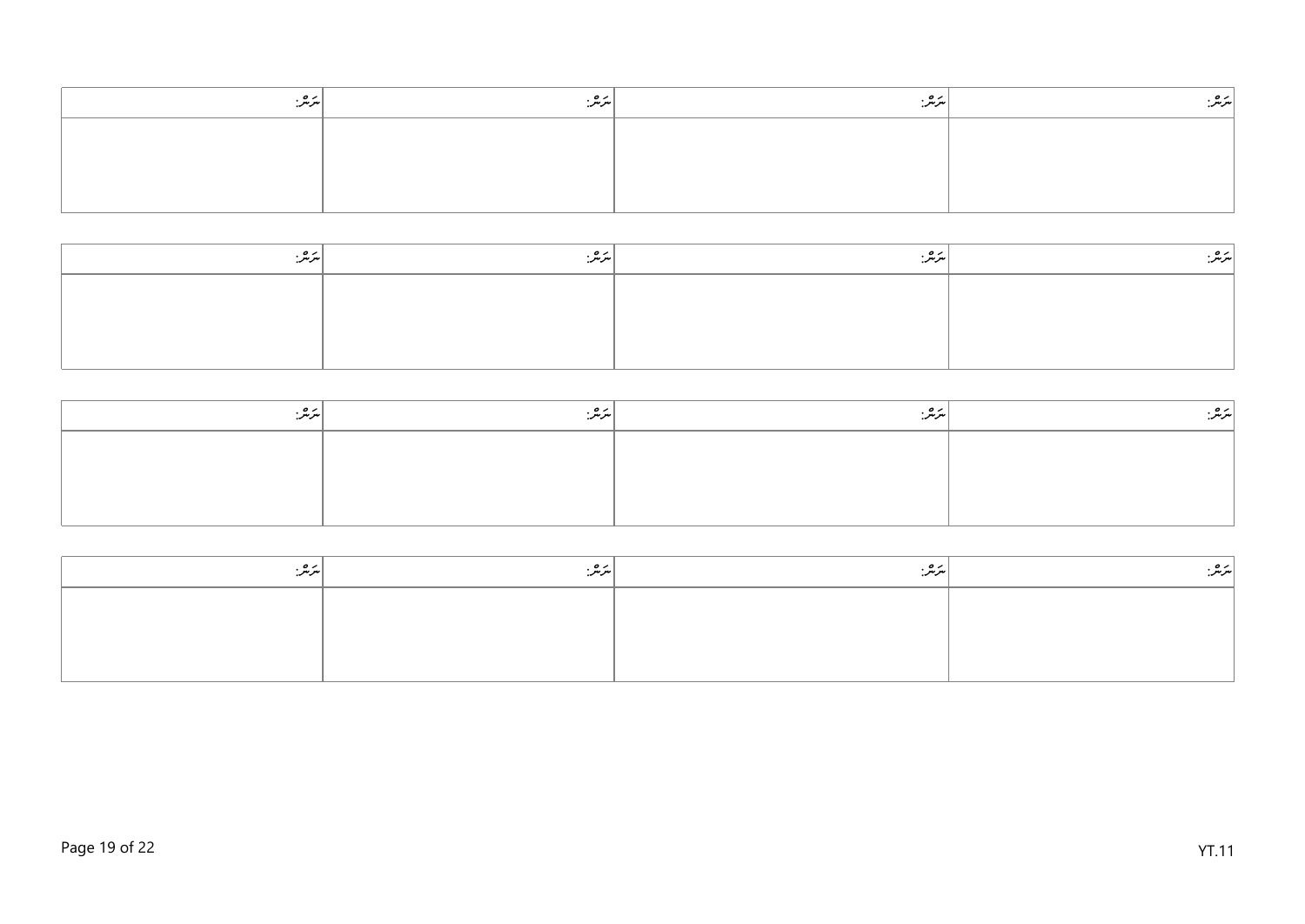| $\cdot$ | ο. | $\frac{\circ}{\cdot}$ | $\sim$<br>سرسر |
|---------|----|-----------------------|----------------|
|         |    |                       |                |
|         |    |                       |                |
|         |    |                       |                |

| ايرعر: | ر ه<br>. . |  |
|--------|------------|--|
|        |            |  |
|        |            |  |
|        |            |  |

| بر ه | 。 | $\sim$<br>َ سومس. |  |
|------|---|-------------------|--|
|      |   |                   |  |
|      |   |                   |  |
|      |   |                   |  |

| 。<br>. س | ىرىىر |  |
|----------|-------|--|
|          |       |  |
|          |       |  |
|          |       |  |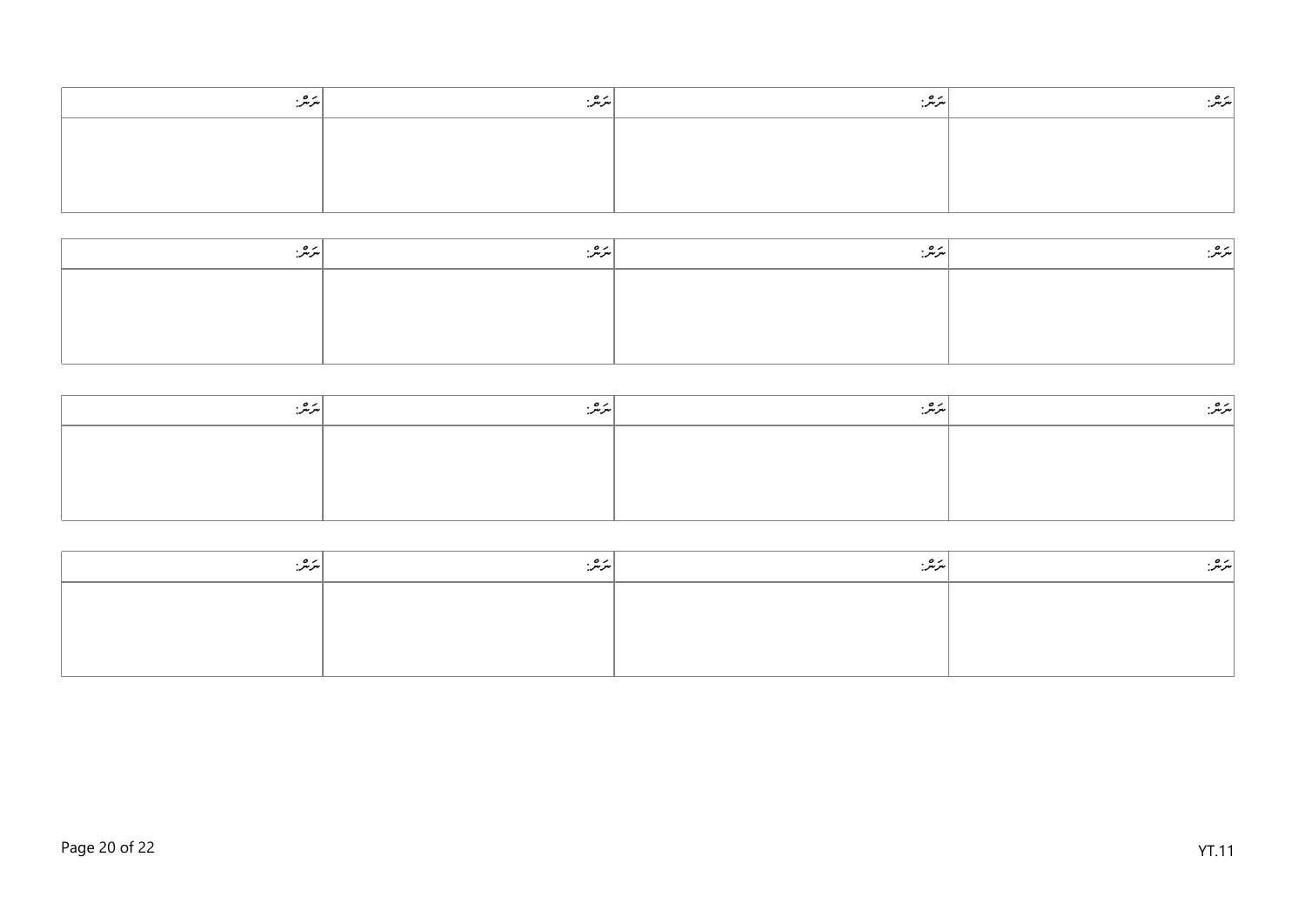| ير هو . | $\overline{\phantom{a}}$ | يرمر | اير هنه. |
|---------|--------------------------|------|----------|
|         |                          |      |          |
|         |                          |      |          |
|         |                          |      |          |

| ىر تىر: | $\circ$ $\sim$<br>" سرسر . | يبرحه | o . |
|---------|----------------------------|-------|-----|
|         |                            |       |     |
|         |                            |       |     |
|         |                            |       |     |

| لترتكر: | الترنثر: | ابر همه: | الترنثر: |
|---------|----------|----------|----------|
|         |          |          |          |
|         |          |          |          |
|         |          |          |          |

|  | . ه |
|--|-----|
|  |     |
|  |     |
|  |     |